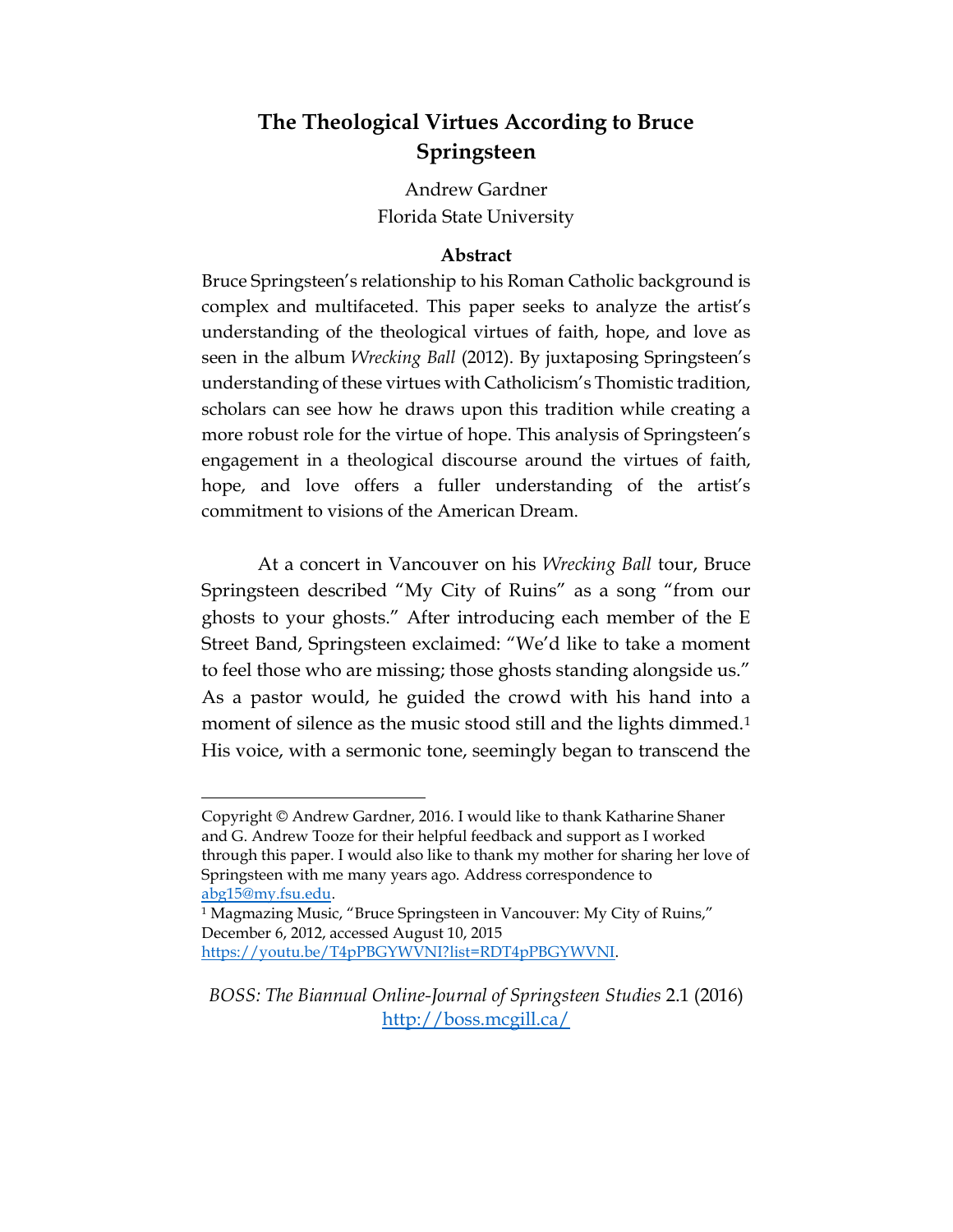$\overline{a}$ 

physicality of Rogers Arena. The instruments and music, now endowed with a sort of spiritual quality, began to form a liminal space between the realm of what was thought to be physically present and the realm of what was thought to be spiritually present.

This paper analyzes the ways in which Bruce Springsteen's *Wrecking Ball* (2012) articulates a religious understanding of the theological virtues of faith, hope, and love as they relate to the theology of the Roman Catholic Thomistic tradition. Specifically, I argue that Springsteen's music builds upon the intellectualized medieval scholasticism of Thomas Aquinas by emphasizing the virtue of hope as a mediator between faith and love. In so doing, Springsteen appeals less to an ivory-tower medieval scholasticism and more to a working-class notion of an American Dream that is hoped for but not yet realized. Such a comparison demonstrates how a Christian and a specifically Roman Catholic imagination offers a framework for theological discourse that not only appeals to, but also functions for, individuals across various faiths, backgrounds, and nationalities.

Bruce Springsteen's childhood instilled him with a Roman Catholic imagination that offers a helpful guide to decipher the religious language and imagery found in his music. Springsteen was born in 1949 to Adele and Douglas Springsteen—a family with Irish-Italian ancestry and strong Roman Catholic faith and practice.<sup>2</sup> He attended parochial schools for the first eight years of his education, yet, as Springsteen biographer Dave Marsh notes, parochial schools were "not the best environment for a headstrong, idealistic kid who refused to learn his place." Marsh explains that

<sup>2</sup> Dave Marsh, *Bruce Springsteen: Two Hearts: The Definitive Biography, 1972-2003* (New York: Routledge Press, 2004), 21.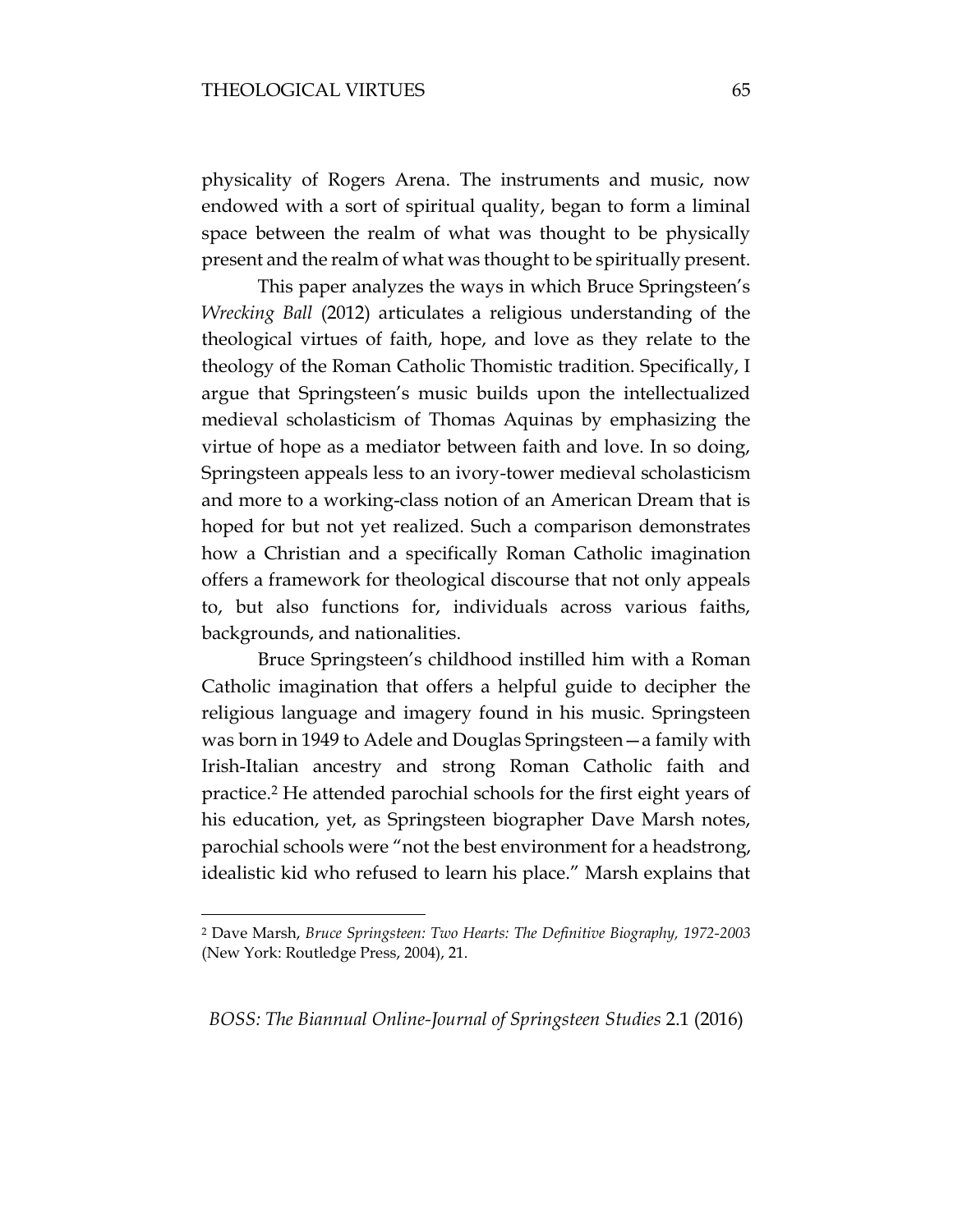Springsteen was often singled out for his misbehavior; as Springsteen later explained:

> I was there eight years. That's a long time. I still remember a lot of things about it. But I don't remember anything nice about it, so I guess I didn't enjoy it. It has nothing to do with me. I'm not involved in it. I'm here to play music; I'm in a rock band. Some people pray, some people play music.<sup>3</sup>

Springsteen's experience in parochial schools left an indelible mark on his perception of the Roman Catholic Church specifically as well as religion generally. His harsh reaction against involvement in organized religion illustrates some of the ways in which religion has influenced his life. Music is what he does instead of praying instead of religion. Music is Springsteen's religion broadly construed.

Despite this less-than-positive experience with Roman Catholicism as a child, Springsteen has maintained a sense of Catholic identity, but not without a sense of humor. *Wrecking Ball* sparked a number of articles about the artist's spiritual life. Jim DeRogatis claimed that despite Springsteen's avowed agnosticism he finds the artist is "becoming increasingly religious as he grows older."<sup>4</sup> In the wake of the album's release, Springsteen jokingly admitted he was "brainwashed as a child with Catholicism…. It's like Al Pacino in the Godfather: I try to get out but they pull you back in! Once a Catholic, always a Catholic."<sup>5</sup> Based on these and

<sup>3</sup> Marsh, *Two Hearts,* 23.

<sup>4</sup> Jim DeRogatis, "Album Review: Bruce Springsteen, 'Wrecking Ball," WBEZ 91.5, February 28, 2012 accessed April 25, 2015 [http://www.wbez.org/blog/jim](http://www.wbez.org/blog/jim-derogatis/2012-02-28/album-review-bruce-springsteen-%E2%80%98wrecking-ball%E2%80%99-columbia-96817)[derogatis/2012-02-28/album-review-bruce-springsteen-%E2%80%98wrecking](http://www.wbez.org/blog/jim-derogatis/2012-02-28/album-review-bruce-springsteen-%E2%80%98wrecking-ball%E2%80%99-columbia-96817)[ball%E2%80%99-columbia-96817](http://www.wbez.org/blog/jim-derogatis/2012-02-28/album-review-bruce-springsteen-%E2%80%98wrecking-ball%E2%80%99-columbia-96817) 

<sup>5</sup> Neil McCormick, "Bruce Springsteen: I enjoy artists who take on the world," *The Telegraph,* February 16, 2012 accessed April 25, 2015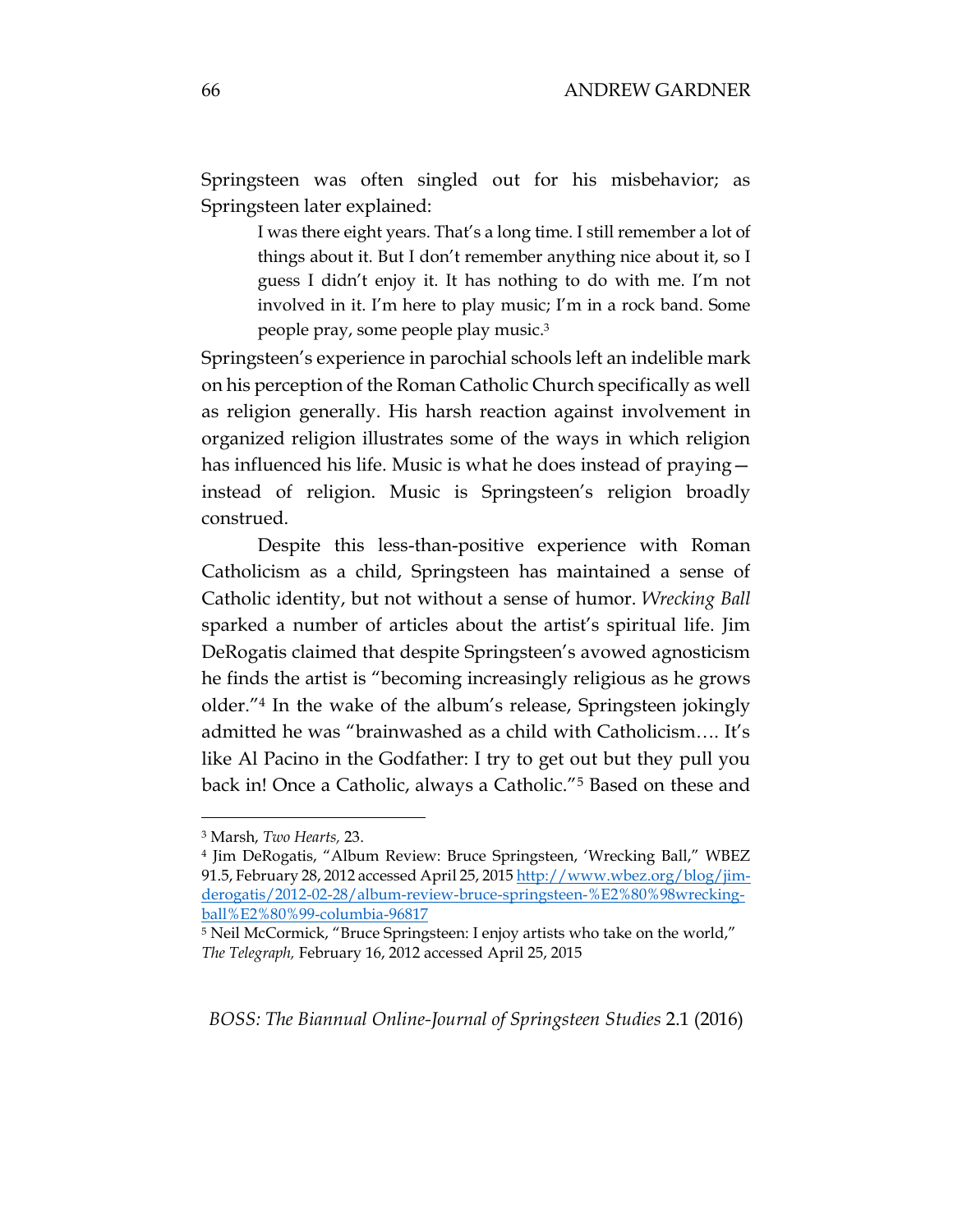other statements, it remains possible that Springsteen feels more drawn back to Roman Catholicism than pulled. In either case, he continues to find the Catholic faith an influential force in his life.

A number of scholars have attempted to articulate the religious dimensions of Springsteen's music and lyrics. Perhaps the most comprehensive analysis is Jeffrey Symynkywicz's *The Gospel According to Bruce Springsteen: Rock and Redemption, from Asbury Park to Magic.* A graduate of Harvard Divinity School and a Unitarian Universalist minister, Symynkywicz addresses each album and song in chronological order, analyzing the spiritual dimensions that flow in and out Springsteen's life and music. Symynkwicz concludes his work with a list of "Bruce's Ten Commandments Suggestions for Spiritual Living":

- 1. The world has gone awry
- 2. There is a power within the souls of men and women to transcend the world, and to achieve real victories in spite of the world
- 3. The world is as it is
- 4. Life without connections is empty and dangerous
- 5. Our stories symbolize something deeper
- 6. Life is embodied
- 7. It's all about change
- 8. There is no guarantee of success
- 9. Hope is resilient

 $\overline{a}$ 

10. There is always something more $6$ 

Symynkwicz's work effectively analyzes the religious and spiritual dimensions of Springsteen's artistry beyond mere discussions of God. Religious and spiritual tendencies are pervasive and found in

[http://www.telegraph.co.uk/culture/music/rockandpopmusic/9087360/Bru](http://www.telegraph.co.uk/culture/music/rockandpopmusic/9087360/Bruce-Springsteen-I-enjoy-artists-who-take-on-the-world.html) [ce-Springsteen-I-enjoy-artists-who-take-on-the-world.html](http://www.telegraph.co.uk/culture/music/rockandpopmusic/9087360/Bruce-Springsteen-I-enjoy-artists-who-take-on-the-world.html)

<sup>6</sup> Jeffrey B. Symynkywicz, *The Gospel According to Bruce Springsteen: Rock and Redemption, from Asbury Park to Magic* (Louisville, KY: Westminster John Knox Press, 2008), 180-185.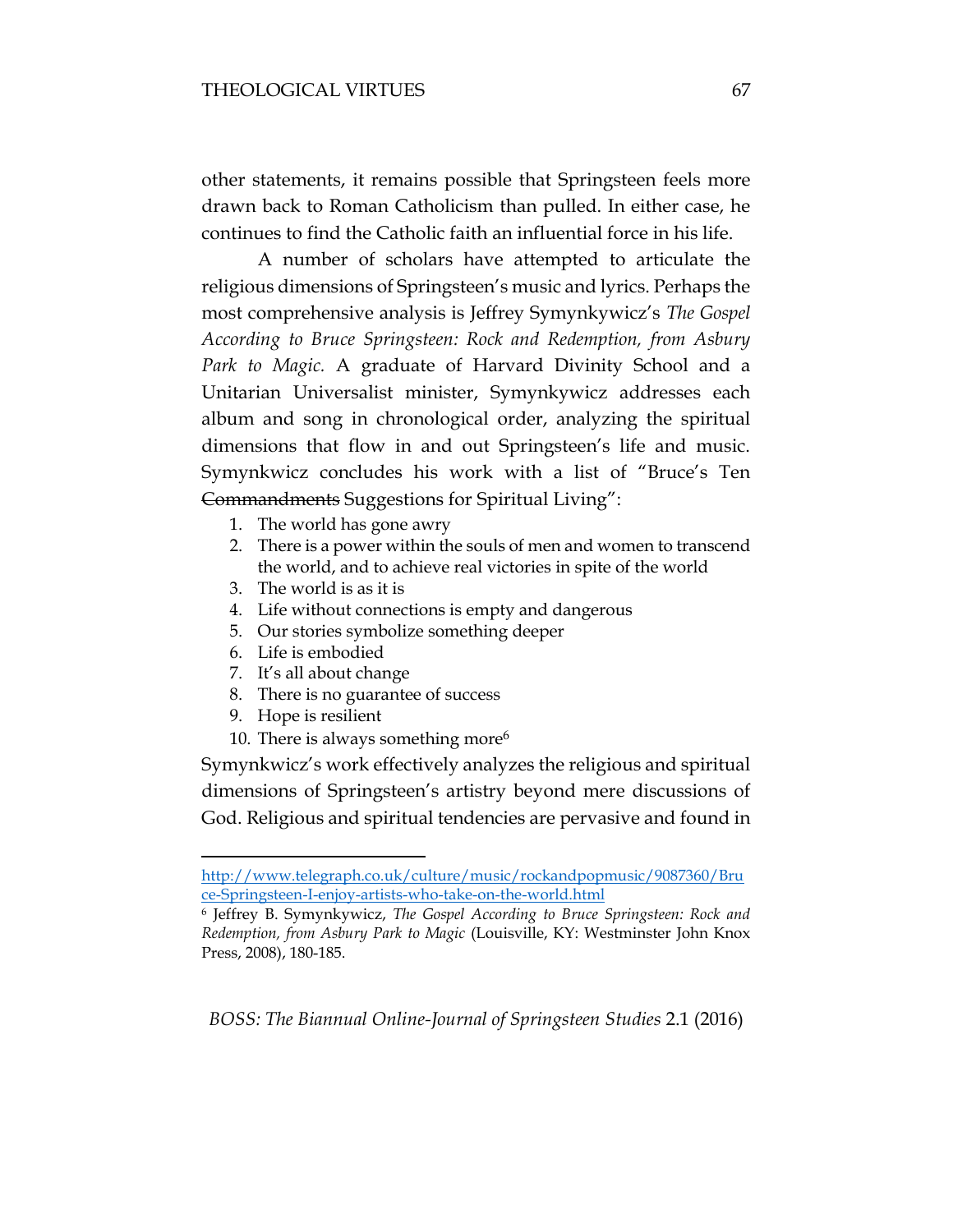all people, not simply individuals who claim a specific religious tradition. For Symynkwicz, the essence of the Gospel of Springsteen is found within an ultimate power that seeks to work within ordinary and flawed people as it strives for their wellbeing.<sup>7</sup> From this perspective, Springsteen's religious sentiments are offered as a universal truth for all people.

Other scholars have identified key images or ideas that highlight the religious attitudes of Springsteen's music. Kate McCarthy suggests the Hebrew Scriptures' idea of the Promised Land serves as the central religious image in Springsteen's canon. McCarthy draws upon ethnographic responses to Springsteen's music as well as the increasing complexity of the image of "the Promised Land" with regards to a religious imagination that continually negotiates spaces and boundaries of the sacred.<sup>8</sup> Jerry Gill argues that the crux of Springsteen's religious inclinations derive from the thematic image of bondage. Whether bound by time, memories, or romantic love, Gill suggests, "in the midst of all these images of bondage, Springsteen still expresses hope and affirms redemptive values."<sup>9</sup> From this framework, Springsteen's religious tendencies focus on a singular dimension of release from bondage.

However, both McCarthy's and Gill's analysis of Springsteen's religious tendencies fail to inspect the theology

<sup>7</sup> Symynkywicz, *The Gospel According to Bruce Springsteen*, 185.

<sup>8</sup> Kate McCarthy, "Deliver Me From Nowhere: Bruce Springsteen and the Myth of the American Dream," in *God in the Details: American Religion in Popular Culture,* eds. Eric Michael Mazur and Kate McCarthy, (New York, NY: Routledge, 2001), 23-43.

<sup>9</sup> Jerry Gill, "The Gospel According to Bruce," *Theology Today* Vol. 45 No. 1 (April 1988): 90.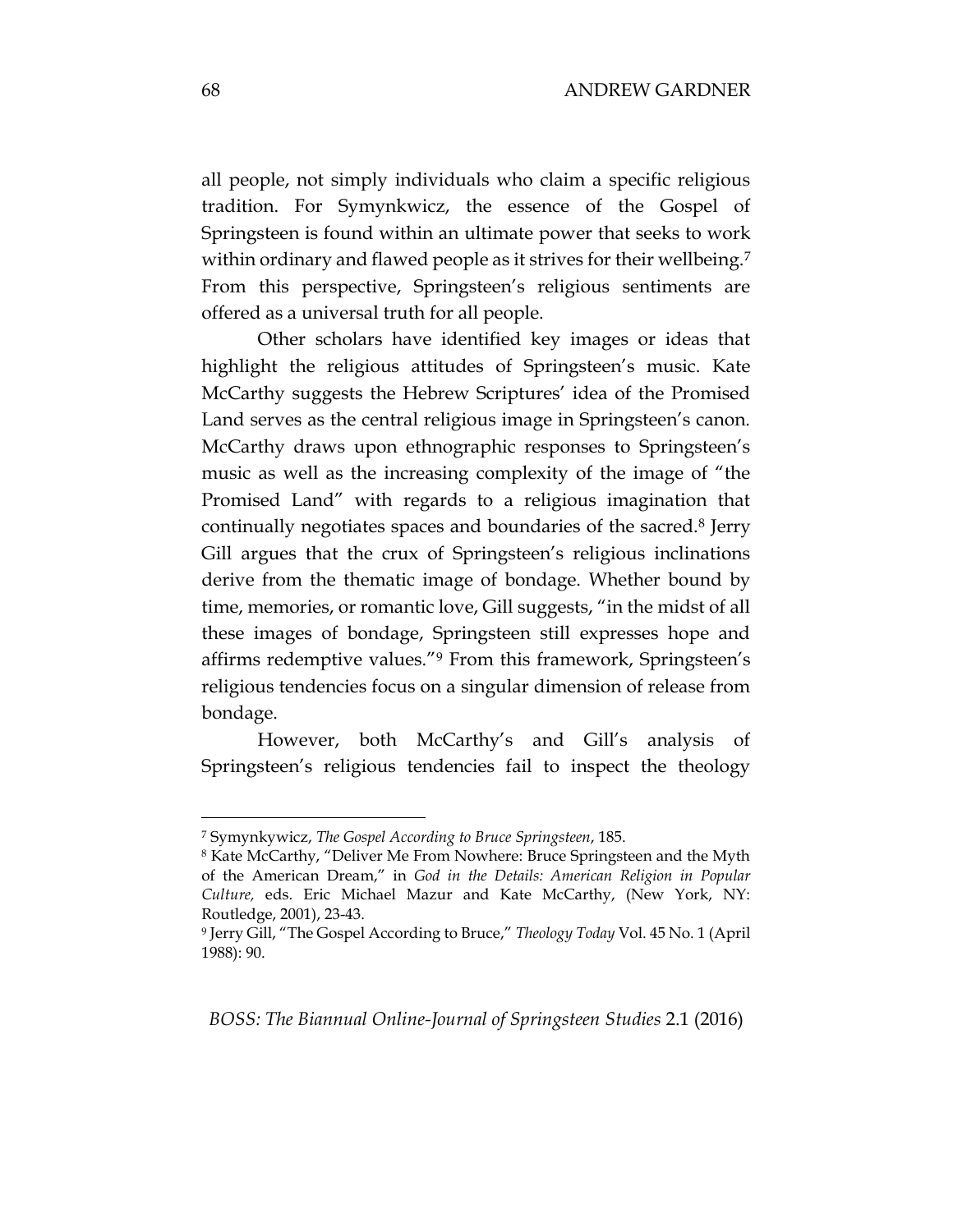inherent within Springsteen's music. The images of the Promised Land and of bondage only provide singular facets of the religious expression found throughout Springsteen's canon. Conversely, while Symynkywicz addresses Springsteen's music from a theological perspective, he defines Springsteen's theological enterprise quite broadly. Such a methodological framework functions within the religious sociological category H. Richard Niebuhr defines as "Christ of Culture." Within this category there is "no great tension between church and world."<sup>10</sup> As Niebuhr explains, "This Christ of religion does not call upon men to leave homes and kindred for his sake; he enters into their homes and all of their associations as the gracious presence which adds an aura of infinite meaning to all temporal tasks" — even rock music.<sup>11</sup> Within this Christ of Culture model, Niebuhr suggests, religion can be found in everything on the basis of Christ's expansive and universal nature.

While Symynkywicz understands the theological enterprise as one in which universal questions are addressed within a broader culture, Kathryn Tanner suggests theology may take place within culture particularly. According to Tanner, "an anthropological idea of culture encourages theologians to develop a primary interest in the particular."<sup>12</sup> Rather than interpreting cultural phenomenon in search of its universal religious and spiritual dimensions, the theologian must analyze the particular way religion functions within the context of cultural phenomenon. From this understanding of cultural particularity, the theological enterprise

<sup>10</sup> H. Richard Niebuhr, *Christ and Culture* (New York: Harper, 1951), 83.

<sup>11</sup> Niebuhr, *Christ and Culture*, 93.

<sup>12</sup> Kathryn Tanner, *Theories of Culture: A New Agenda for Theology* (Minneapolis: Fortress Press, 1997), 67.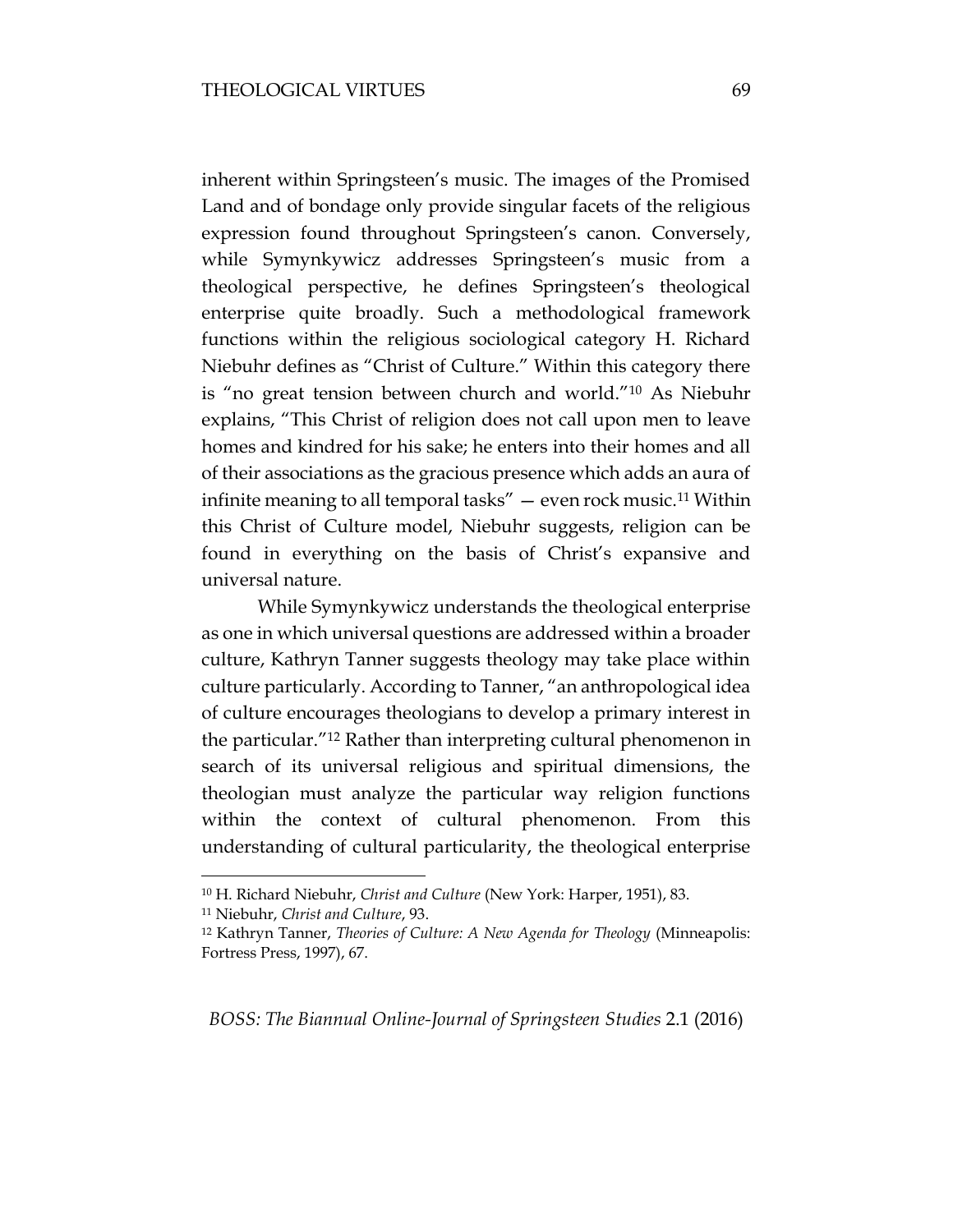is not positioned above the categories of everyday life; rather, it is positioned within them. As Tanner suggests:

> As a matter of day-to-day practice, the beliefs, values, and orienting symbols of Christian life can, of course, also be directly expressed. They do not remain a merely implicit dimension of social action. Christian social practice essentially involves making theological affirmations about God and Jesus and about human life in their light. One does that, for example when one prays, confesses one's beliefs, exhorts oneself or others to properly Christian forms of behavior, preaches, or laments the injustices of life before God.<sup>13</sup>

From Tanner's perspective, theology is not confined to explicit discussion about God, nor even a general discussion of the universal "ultimate." Instead, theology is embedded in the behaviors and thoughts that relate to a specific contextual understanding of the ultimate. Within this framework, theology is not constrained solely to the work of ivory tower intellectuals. Instead, all people participate in producing theological thought, even rock music icons like Bruce Springsteen.

Within Tanner's view of theological anthropology, the theological enterprise does not require the theologian to be cognizant of the religious ideas they are producing. Father Andrew Greely sums this idea up when he described Springsteen as engaging in "'minstrel ministry' without ever being explicit about it, or even necessarily aware of it, precisely because his imagination was shaped as Catholic."<sup>14</sup> While anyone can produce and engage

 $\overline{a}$ 

<sup>13</sup> Tanner, *Theories of Culture*, 70.

<sup>14</sup> Fr. Andrew Greeley, "The Catholic Imagination of Bruce Springsteen," *America: The National Catholic Review,* February 6, 1988, accessed August 10, 2015: [http://americamagazine.org/issue/100/catholic-imagination-bruce](http://americamagazine.org/issue/100/catholic-imagination-bruce-springsteen)[springsteen.](http://americamagazine.org/issue/100/catholic-imagination-bruce-springsteen)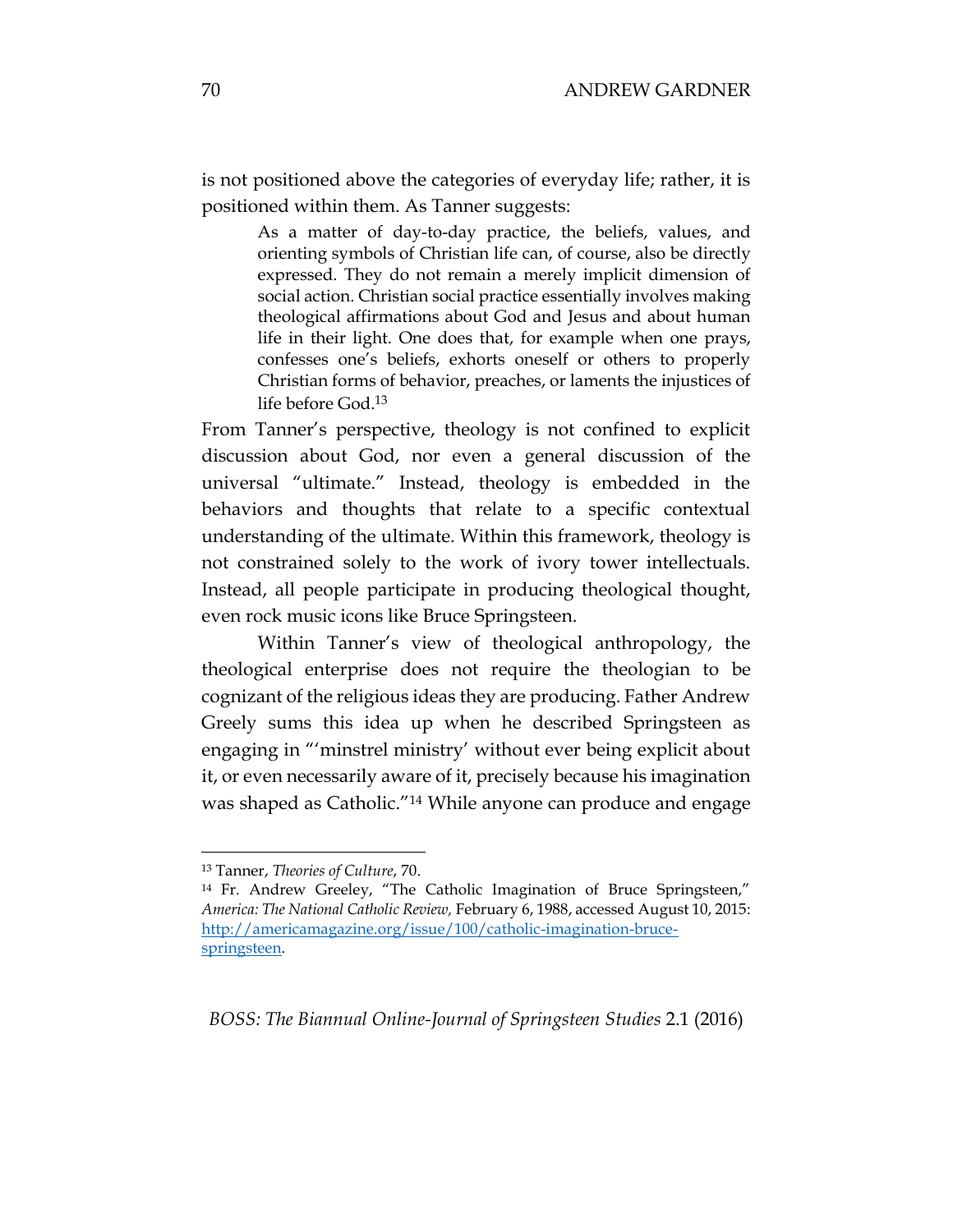$\overline{a}$ 

in such types of ministries and theological inquiries, the production and engagement always takes place within a specific imaginative framework, or what Jim Cullen calls an "inherited imagination" in Springsteen's case that of Roman Catholicism.<sup>15</sup>

The songs on *Wrecking Ball* reflect the ways in which Springsteen's Roman Catholic background inform his music and lyrics. The theological virtues of faith, hope, and love, found within the Pauline epistle to the Corinthians and addressed by medieval Roman Catholic theologian Thomas Aquinas serve as one example of this language. Aquinas not only specifically wrote about these virtues in his seminal work *Summa Theologica* (written 1265-1274)*,*  he also serves as one of the foremost orthodox Roman Catholic thinkers. In addition, his highly intellectualized scholasticism juxtaposes the sensory and experiential nature of Springsteen's artistic enterprise. A focus specifically on *Wrecking Ball*, which one reviewer described as "chock full of religious imagery," facilitates the examination of Springsteen's approach to the virtues of faith, hope, and love.<sup>16</sup> Even so, the ideas presented on *Wrecking Ball*  cannot be removed from the larger context of Springsteen's life and career, as other songs and albums contribute to and help shed light on the ways in which Springsteen's theological sentiments operate within this singular album. Nonetheless, incorporating the Thomistic tradition's understanding of the theological virtues into

<sup>15</sup> Jim Cullen, *Born in the U.S.A.: Bruce Springsteen and the American Tradition*  (Middletown, CT: Wesleyan University Press, 1997), 157.

<sup>&</sup>lt;sup>16</sup> Katherine Weber, "Bruce Springsteen's New Album of 'Near-Biblical Significance,' Critics Say," *Christian Post*, March 23, 2012, accessed August 10, 2015: [http://www.christianpost.com/news/bruce-springsteens-new-album-of](http://www.christianpost.com/news/bruce-springsteens-new-album-of-near-biblical-significance-critics-say-71941/)[near-biblical-significance-critics-say-71941/.](http://www.christianpost.com/news/bruce-springsteens-new-album-of-near-biblical-significance-critics-say-71941/)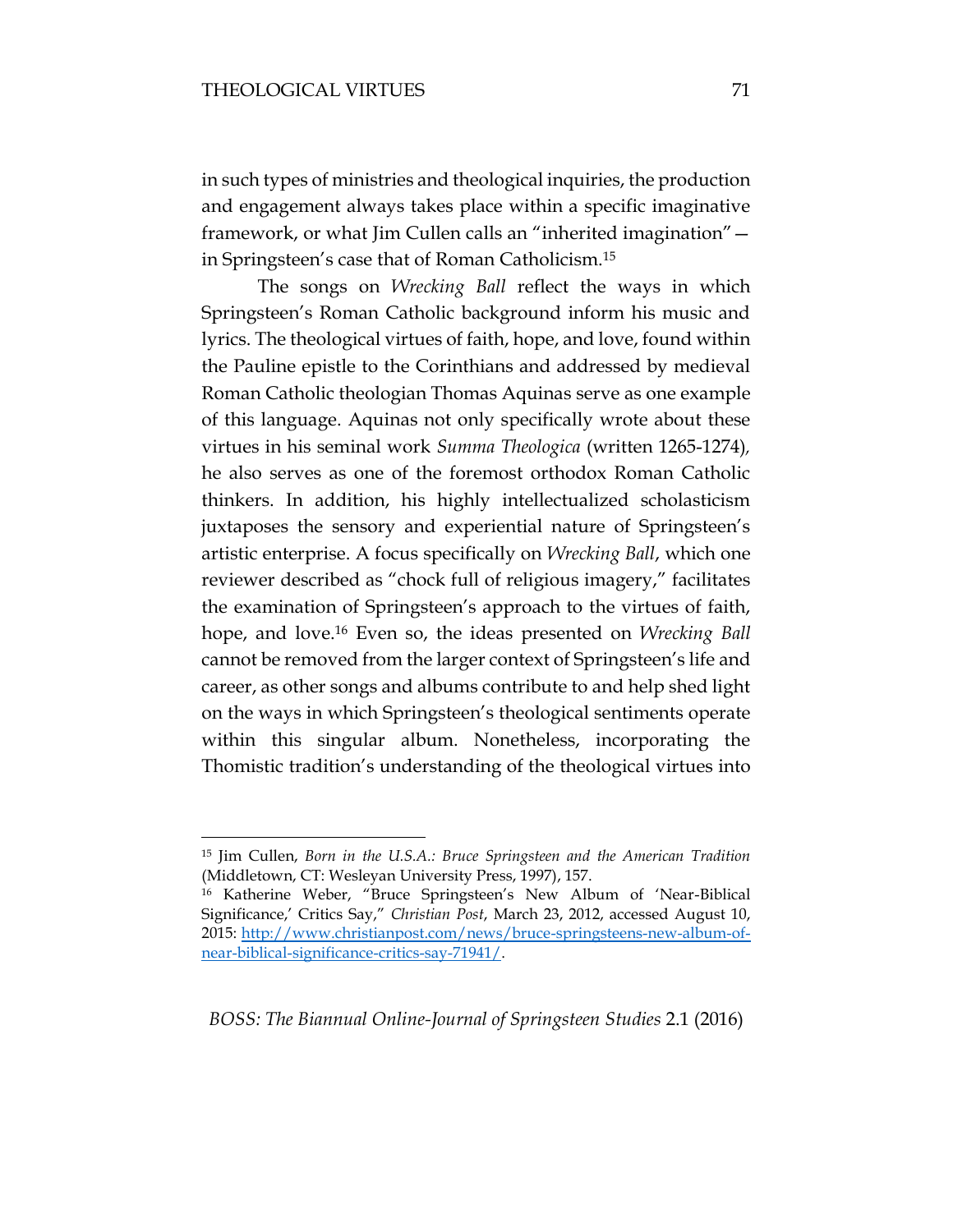a discussion of *Wrecking Ball* reveals both commonality and dissimilarity within Springsteen's theological perspective.

### **Faith**

Faith proves to be the most challenging of the three theological virtues to identify within Springsteen's canon. This elusiveness stems in part from the lack of a concrete understanding of the nature of faith. Many Christians derive definitions of faith from the Book of Hebrews which suggests "faith is the assurance of things hoped for, the conviction of things not seen" (11:1).<sup>17</sup> Within the Roman Catholic tradition, Thomas Aquinas argues, faith precedes hope and love because "it is by faith that the intellect apprehends the object of hope and charity."<sup>18</sup> In essence, one cannot hope for something or love something that they do not first have faith in. For Aquinas, the theological virtues begin with faith.

Unlike Aquinas, Springsteen does not systematize the proper ordering of the virtues. Yet, for both Springsteen and Aquinas, understanding the proper "object" of faith remains crucial. Throughout *Wrecking Ball,* Springsteen wrestles with defining the proper object of faith. In the Roman Catholic tradition, Aquinas maintains that all three of the theological virtues must be directed towards one particular object—God.<sup>19</sup> Springsteen's music, however, does not so narrowly define God as the sole object of faith, hope, and love. Instead, faith may be directed towards a number of objects. Much of *Wrecking Ball* focuses on the dangers of this theological openness by discussing the misappropriation of faith toward an undeserving object. However, as he laments this

 $\overline{a}$ 

<sup>17</sup> All biblical translations from the New Revised Standard Version (NRSV).

<sup>18</sup> Thomas Aquinas, *Summa Theologica* 2.62.4; Aquinas utilizes charity as a synonym for love.

<sup>19</sup> Aquinas, *Summa Theologica* 2.62.1.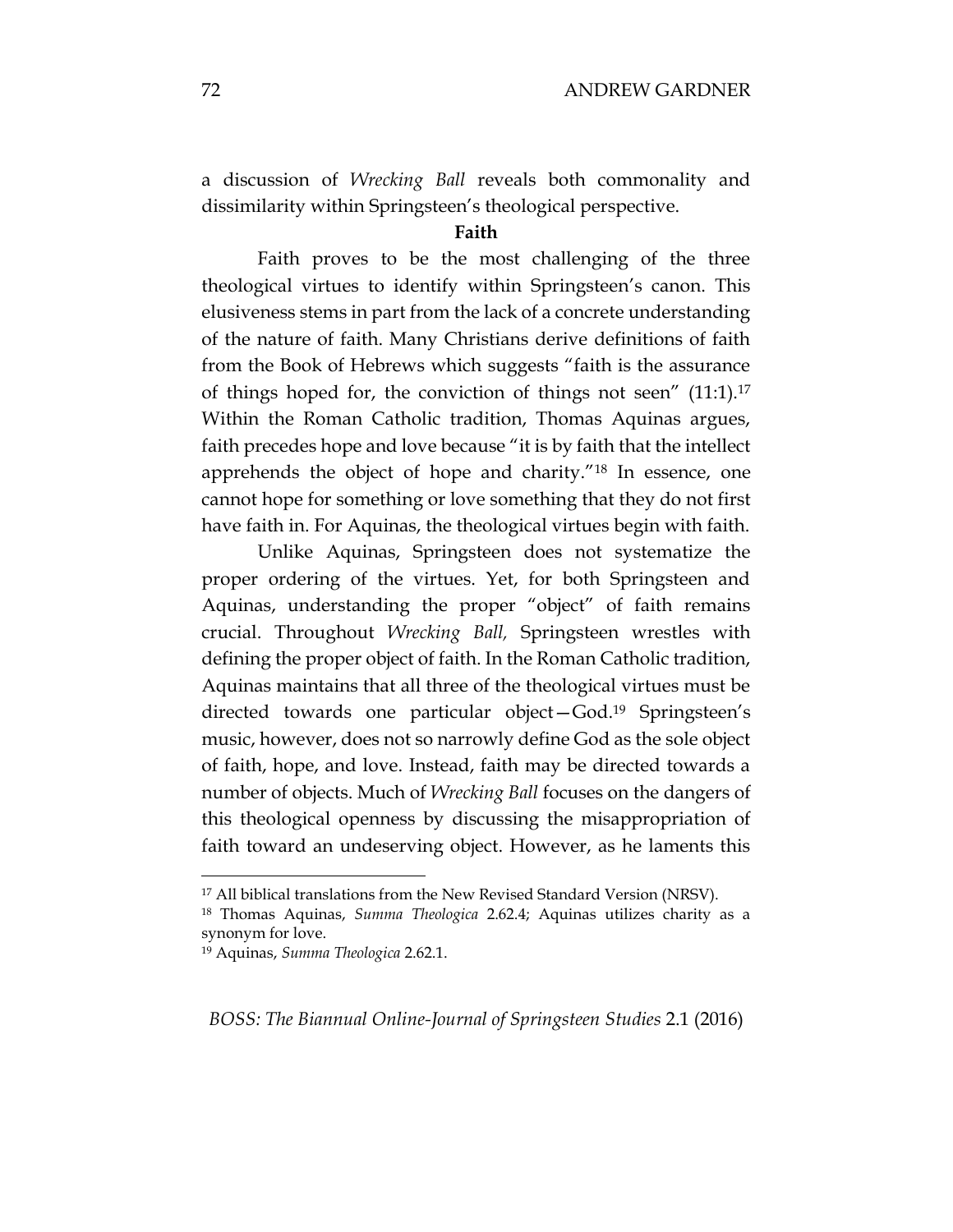$\overline{a}$ 

misplaced faith, Springsteen also affirms the existence of objects deserving of faith, most prominently the community, the self, and God.

Government serves as the most prominent example of an improper object of faith. Throughout *Wrecking Ball,* Springsteen roundly rejects government as an institution deserving of either confidence or devotion. The album was released in an election year following both the emergence of Occupy Wall Street as well as a prolonged congressional threat of governmental shutdown. These events highlighted America's massive wealth disparity as well as the overwhelming gridlock between President Barack Obama and the Republican-controlled Congress. According to David Fricke of *Rolling Stone*: "*Wrecking Ball* is a boldly apolitical record. The basic premise is that the true business of politics—responsible governing, a commerce of shared rewards—is broken, with plenty of guilt to go around."<sup>20</sup> Fricke provides valid commentary, but he may have been better suited to use the word "nonpartisan" rather than "apolitical." The album is overwhelmingly political, as numerous songs address the misappropriation of faith placed in the established elites of power, politics, and money.

From the opening song, "We Take Care of Our Own," Springsteen places his rejection of faith in the political establishment as a central theme of the album. Reminiscent of "Born in the U.S.A.," *Wrecking Ball's* inaugural track proclaims with measured irony: "Wherever this flag's flown / we take care of our own." While "Born in the U.S.A" presents a scathing critique of the

<sup>20</sup> David Fricke, "Wrecking Ball," *Rolling Stone,* March 6 2012, accessed April 12 2015[, http://www.rollingstone.com/music/albumreviews/wrecking-ball-](http://www.rollingstone.com/music/albumreviews/wrecking-ball-20120306)[20120306.](http://www.rollingstone.com/music/albumreviews/wrecking-ball-20120306)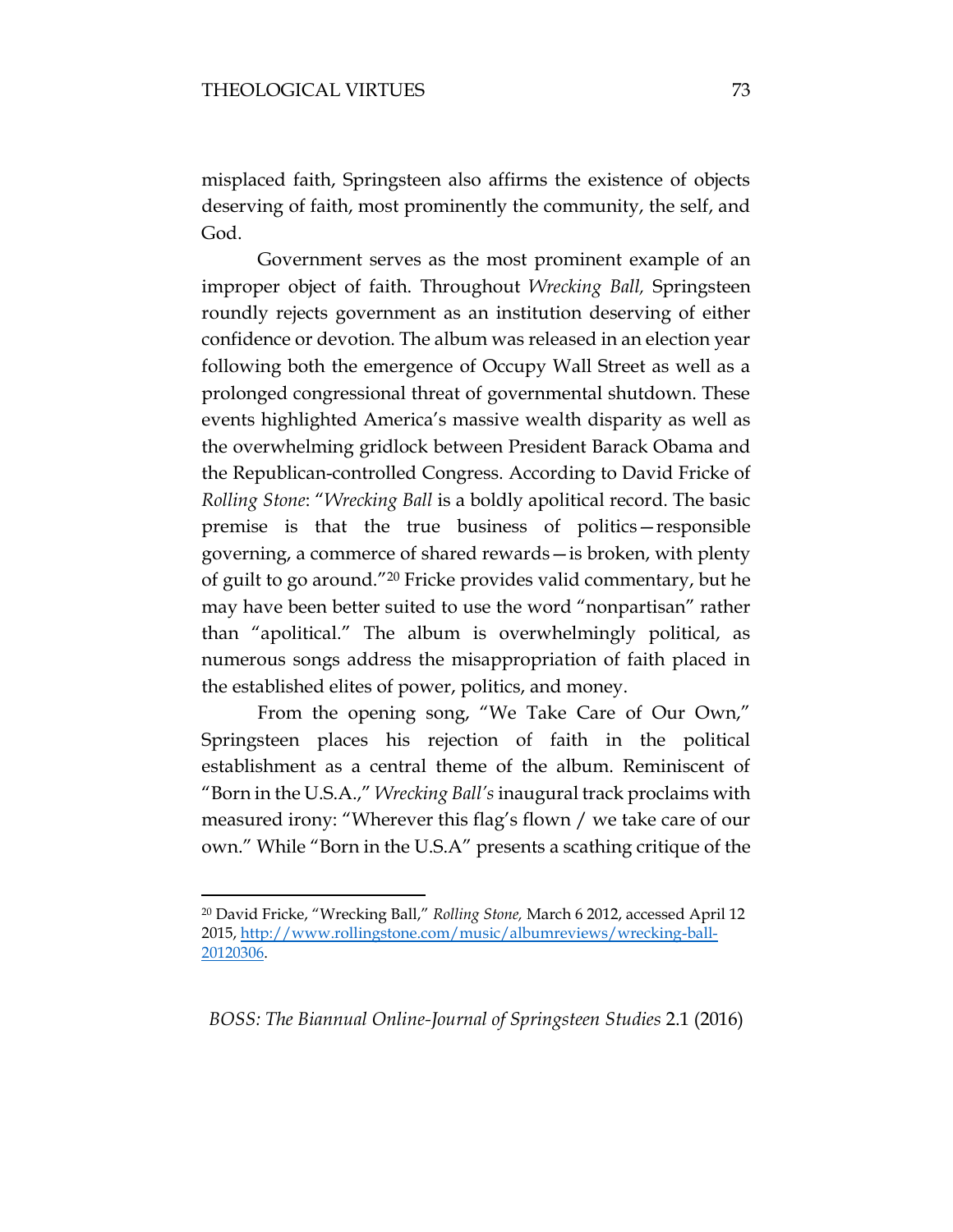United States' treatment of Vietnam War veterans, this song criticizes the American political and financial establishment for failing to fulfill its promise to take care of its citizens. In so doing, the song attempts to redirect America's faith towards the community and the American people rather than the politicians of the United States government. After four years under the presidency of Barack Obama, "The road of good intentions has gone dry as a bone." Recalling further failures of the George W. Bush administration, especially Hurricane Katrina in New Orleans, Springsteen remembers that for those displaced in the Superdome, "There ain't no help, the cavalry stayed home; There ain't no one hearing the bugle blowin." The phrase "We take care of our own" rings out as a protest from the local community to a government filled with "good hearts turned to stone."

Throughout the album, Springsteen makes reference to the governmental and financial establishment in a variety of ways, each of which declares that these institutions have become too consumed with power and money. "Easy Money," "Shackled and Drawn," "Jack of All Trades," and "Death to My Hometown" all make disparaging comments regarding institutional elites and portray them as Gilded Age robber barons. These predatory individuals have perpetuated a system where middle-class Americans are bound to debt and trapped in emotional and financial uncertainty. On *Wrecking Ball*, Springsteen argues that his faith in the operatives of this societal arrangement has expired because the institutions and individuals who have perpetuated this system are no longer deserving of the American people's faith.

Instead of simply condemning government as an improper object of faith, Springsteen offers alternative possibilities for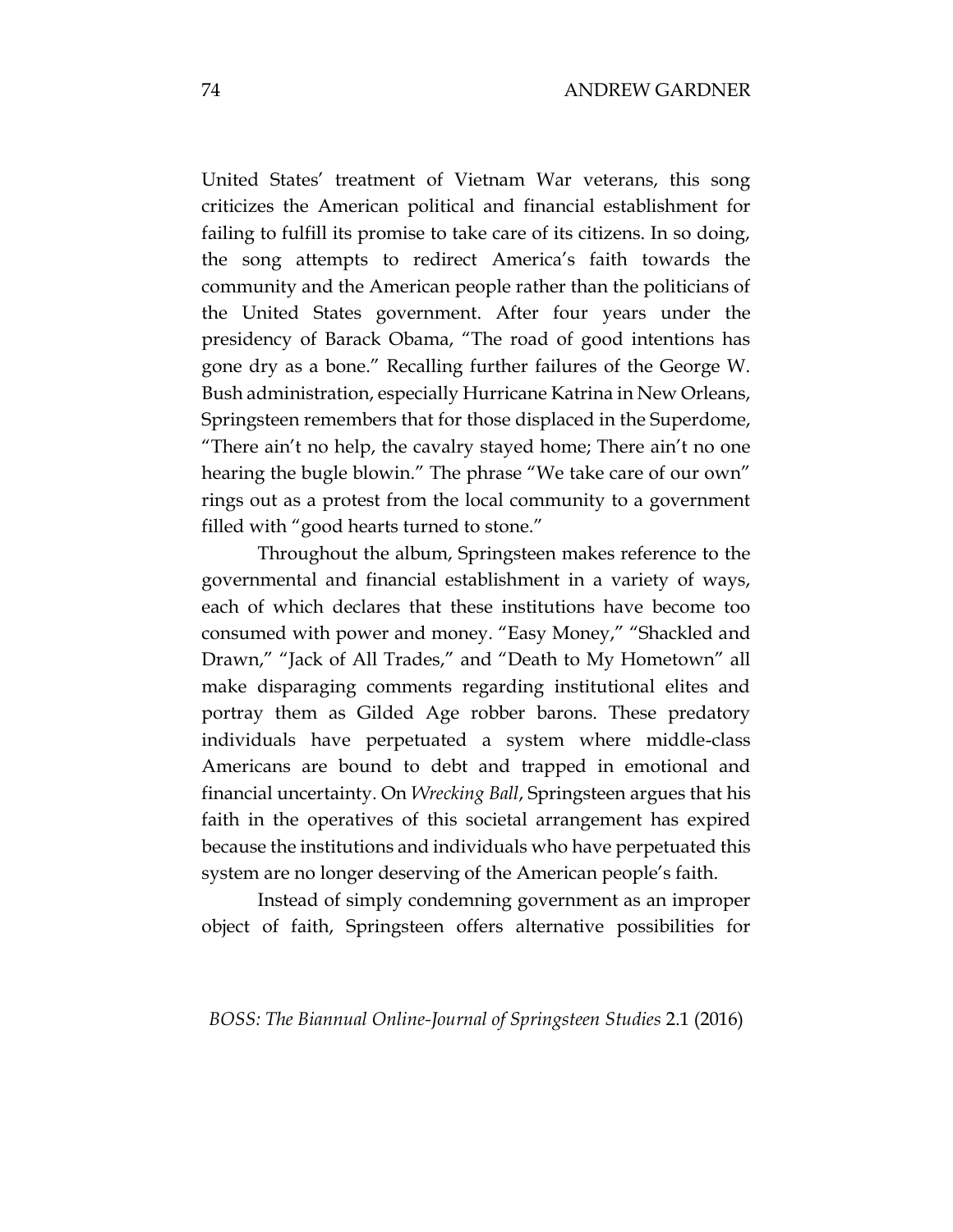redirecting faith into the suitable, deserving outlets such as the community, the self, and God. *Wrecking Ball* presents the sentiments of a community of people whose faith in the political and financial establishment has been depleted. Both Aquinas and Springsteen recognize that such establishments do not constitute a proper object of faith. Thomistic thought offers a redirection of that faith toward spiritual ends through faith in God. Yet, rather than rely solely on faith in the divine, Springsteen's emphasis on faith in community allows for faith to manifest itself in the physical realm.

The album trumpets the redirection of faith into communities of resistance, especially through acts of violence against the established order. For example, despite the singular pronoun in its title, "Death to My Hometown" serves as a rallying call for a community ravaged by political maneuvering that brought economic death without the use of any conventional weapons. Vengeance has become the response of the community. Their faith, whether secular or religious, in these institutions has been betrayed and the community is no longer willing to sit idly by while more wealth is accrued by the wealthy. Beyond this track, the protest raised from the beginning of the album—"We take care of our own"—weaves throughout each song. These communities of resistance and communities of care serve as a proper object of faith in order to combat the power brokers in Washington or on Wall Street. Though they may try to assuage faith toward their own ends, the "we" of Springsteen's communities proclaim that, despite the failures of others, they will continue to take care of their own.

In addition to the community, the self also serves as a proper object of faith for Springsteen. The album's title song is first and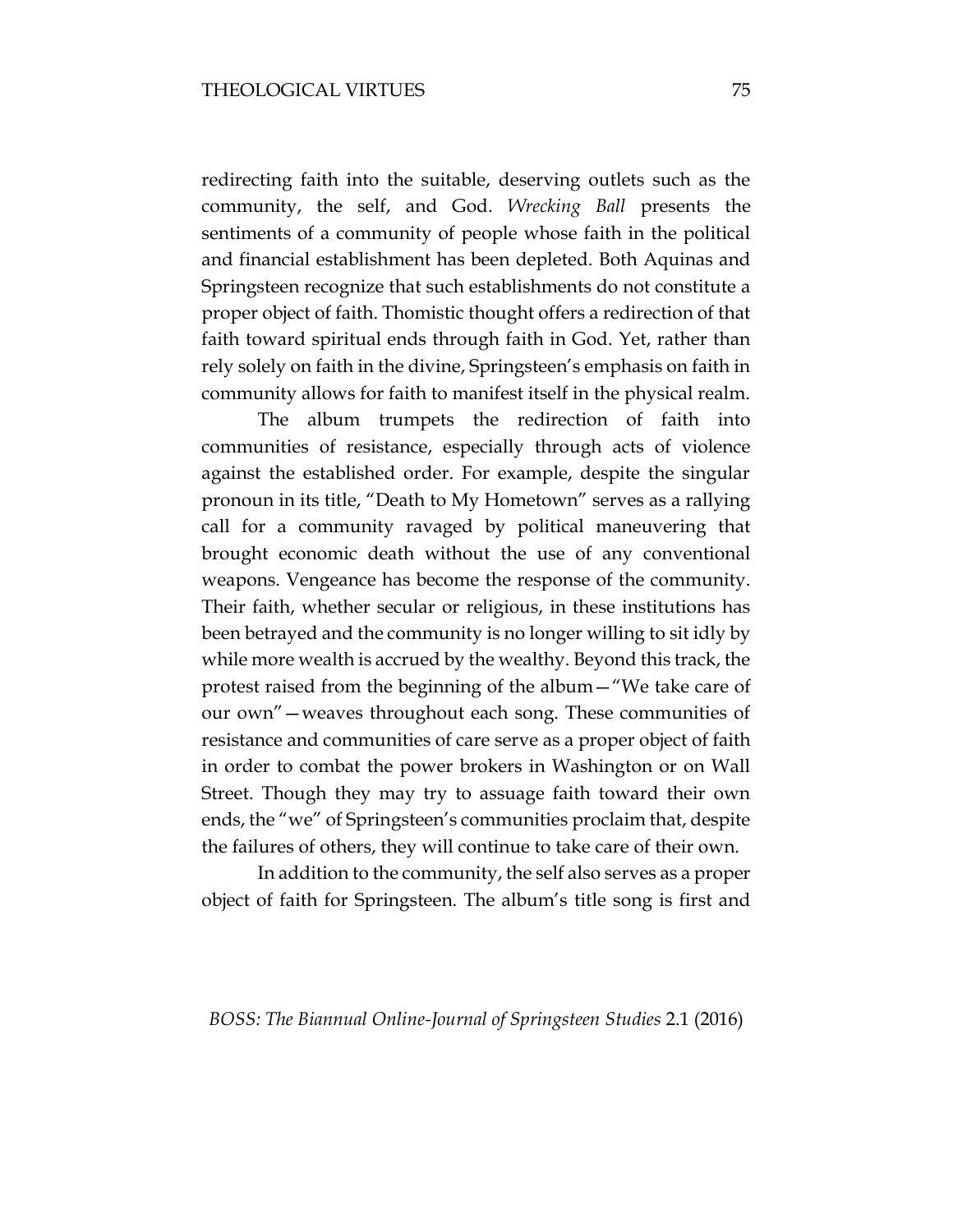foremost a eulogy for the old Giants Stadium.<sup>21</sup> On the surface, "Wrecking Ball" reminisces about the arena, but underneath the lyrics recount a tale of perseverance in the face of adversity characterized in the form of a wrecking ball. Commentators on the album have cited the song's phrase, "Hold tight to your anger / And don't fall to your fears" as the album's central thesis.<sup>22</sup> This theme functions both in order to critically question faith in the American establishment while at the same time to encourage individuals to not abandon faith entirely.

"Wrecking Ball" serves as an inspiring mantra for human resilience. The song's repeated challenge to the institutional establishment—"Bring on your wrecking ball"—becomes increasingly convincing as the song progresses. As the lyrics build to a climax, Springsteen reminds listeners that "hard times come, and hard times go." Building in intensity and emotional passion as he sings these words, Springsteen breaks through the human barrier of self-doubt and uncertainty as he shouts, "Yeah just to come again /Bring on your wrecking ball." The song welcomes the coming of difficult times with an assuring tone that positions faith in the possibility of perseverance. The singer maintains faith not

*BOSS: The Biannual Online-Journal of Springsteen Studies* 2.1 (2016)

<sup>21</sup> "50 Best Albums of 2012," *Rolling Stone,* December 5 2012, accessed April 12, 2015, [http://www.rollingstone.com/music/lists/50-best-albums-of-2012-](http://www.rollingstone.com/music/lists/50-best-albums-of-2012-20121205/bruce-springsteen-wrecking-ball-19691231) [20121205/bruce-springsteen-wrecking-ball-19691231.](http://www.rollingstone.com/music/lists/50-best-albums-of-2012-20121205/bruce-springsteen-wrecking-ball-19691231)

<sup>22</sup> Neil McCormick, "Bruce Springsteen's new album Wrecking Ball: track by track review," *The Telegraph,* February 16 2012, accessed April 12, 2015, [http://www.telegraph.co.uk/culture/music/cdreviews/9087107/Bruce-](http://www.telegraph.co.uk/culture/music/cdreviews/9087107/Bruce-Springsteens-new-album-Wrecking-Ball-track-by-track-review.html)[Springsteens-new-album-Wrecking-Ball-track-by-track-review.html;](http://www.telegraph.co.uk/culture/music/cdreviews/9087107/Bruce-Springsteens-new-album-Wrecking-Ball-track-by-track-review.html) Fiachra Gibbons, "Bruce Springsteen: 'What was done to my country was un-American," *The Guardian,* February 17 2012, accessed April 12, 2015, [http://www.theguardian.com/music/2012/feb/17/bruce-springsteen](http://www.theguardian.com/music/2012/feb/17/bruce-springsteen-wrecking-ball)[wrecking-ball.](http://www.theguardian.com/music/2012/feb/17/bruce-springsteen-wrecking-ball)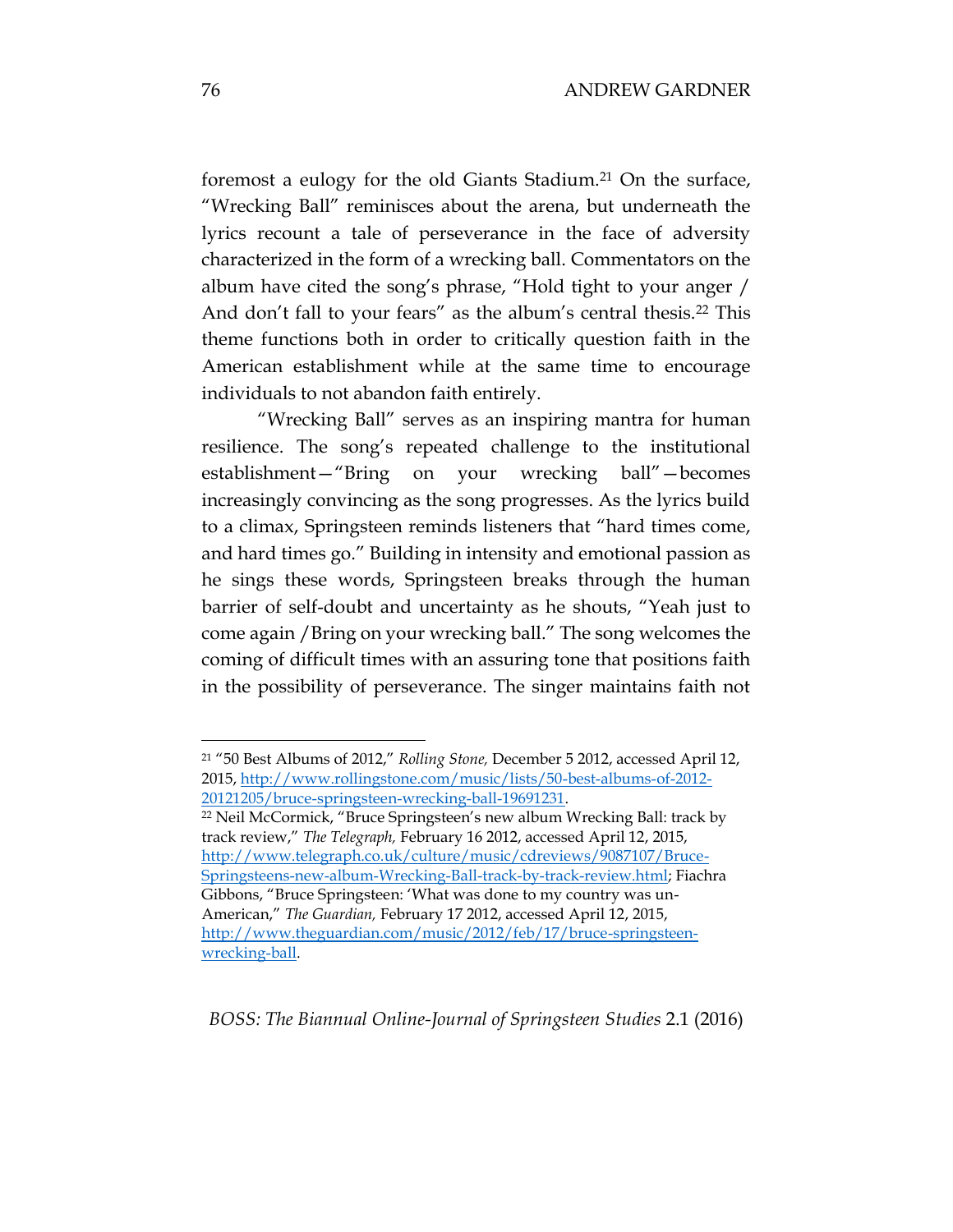only in his individual ability to weather any storm or hardship but also the ability of his community to do the same.

While Springsteen establishes faith in community and the self, Springsteen's *Wrecking Ball*, like Aquinas, also identifies a spiritual deity as a proper object of faith. Through the fusion of gospel and hip-hop on "Rocky Ground," Springsteen offers up a plea-filled prayer for guidance, and wherever prayers are present, faith in a divine hearer functions. The track begins with a chorus softly singing the refrain: "We've been traveling over rocky ground, rocky ground." Springsteen interrupts this refrain by reverently singing "Rise up shepherd, rise up. / Your flock has roamed far from the hills." Rather than a demand, his tone is more akin to a supplication. The image of the shepherd has both significance in the Prophetic literature of the Hebrew Scriptures and New Testament as it often identifies important characters that are servants of God. In addition, angels' cries of "Glory Hallelujah" remind listeners of the birth of Jesus. Both of these illustrations evoke a desire for an intimate God—Emmanuel, meaning "God with us"—to come and lead God's people.

As with most of the songs on *Wrecking Ball,* "Rocky Ground" does not merely identify the divine as a proper object of faith but also comments on society's misappropriation of this faith. The second verse reminds listeners: "Jesus said the money changers in this temple will not stand." Much of the song utilizes general biblical imagery, but this line references a specific story in the Gospel texts in which Jesus turns over the tables of the money exchangers in the temple in Jerusalem (Mark 11:15-19; Matthew 21:12-17; Luke 19:45-48; John 3:13-16). In the minds of many Christians, this story highlights Jesus's response to corruption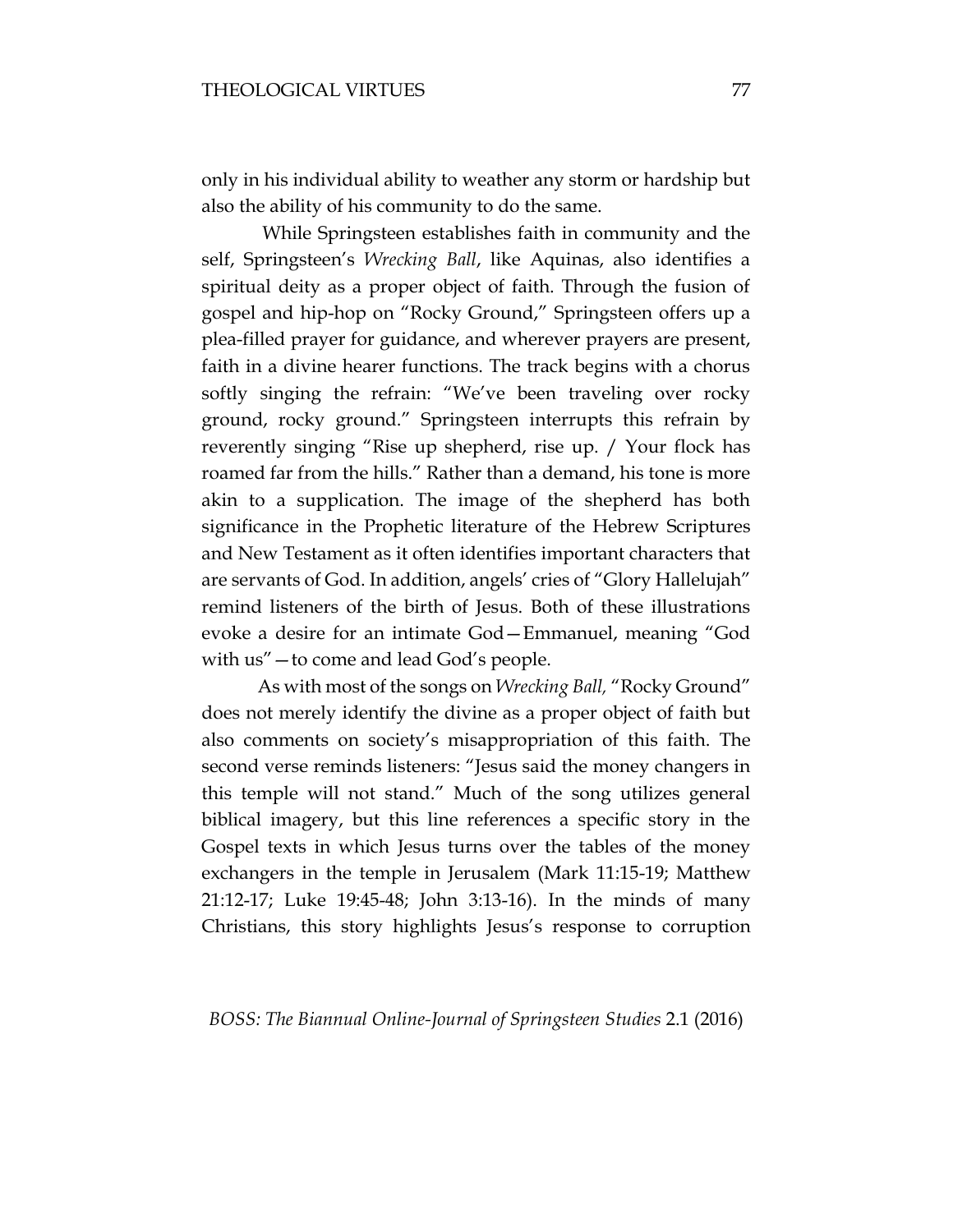within the religious establishment. Springsteen invokes this narrative to symbolize the political, financial, and perhaps even religious corruption in the United States, and the need for the shepherd, who could be anyone from simply a prophet to God incarnate, to gather his or her flock and bring them to higher safer—terrain.

In the middle of "Rocky Ground," a rap interlude disrupts Springsteen's gospel-like prayer. The break illustrates the difficulty of faith, suggesting that despite trying one's hardest, one's best is never good enough. These are the moments when the divine takes over and finishes the task that we cannot. Faith in God serves to take one beyond his or her individual capacities — beyond his or her "best." And while the hard times keep coming, Springsteen shows that doubt and silence are just as faithful as assurance and outspokenness. The interlude ends and the chorus swells in its repetition of the phrase "We've been traveling over rocky ground," but Springsteen's prayer has been silenced. He only intermittently sings the simple phrase, "a new day's coming." By this point, the choral refrain has become the prayer and the act of faith itself. The claim of what we have been through—the "rocky ground" becomes the very ground of faith. Rather than ending, the song fades into silence suggesting the travels continue ever faithfully over this rocky ground.

The struggle of everyday life makes the prospect of having faith difficult in and of itself, and this struggle is only exacerbated by the reality that certain institutions and ideas are not worthy objects of our faith. Both Thomas Aquinas and Springsteen remain concerned with the question of what constitutes the proper object of faith. Neither believes wealth, greed, power, Congress, Wall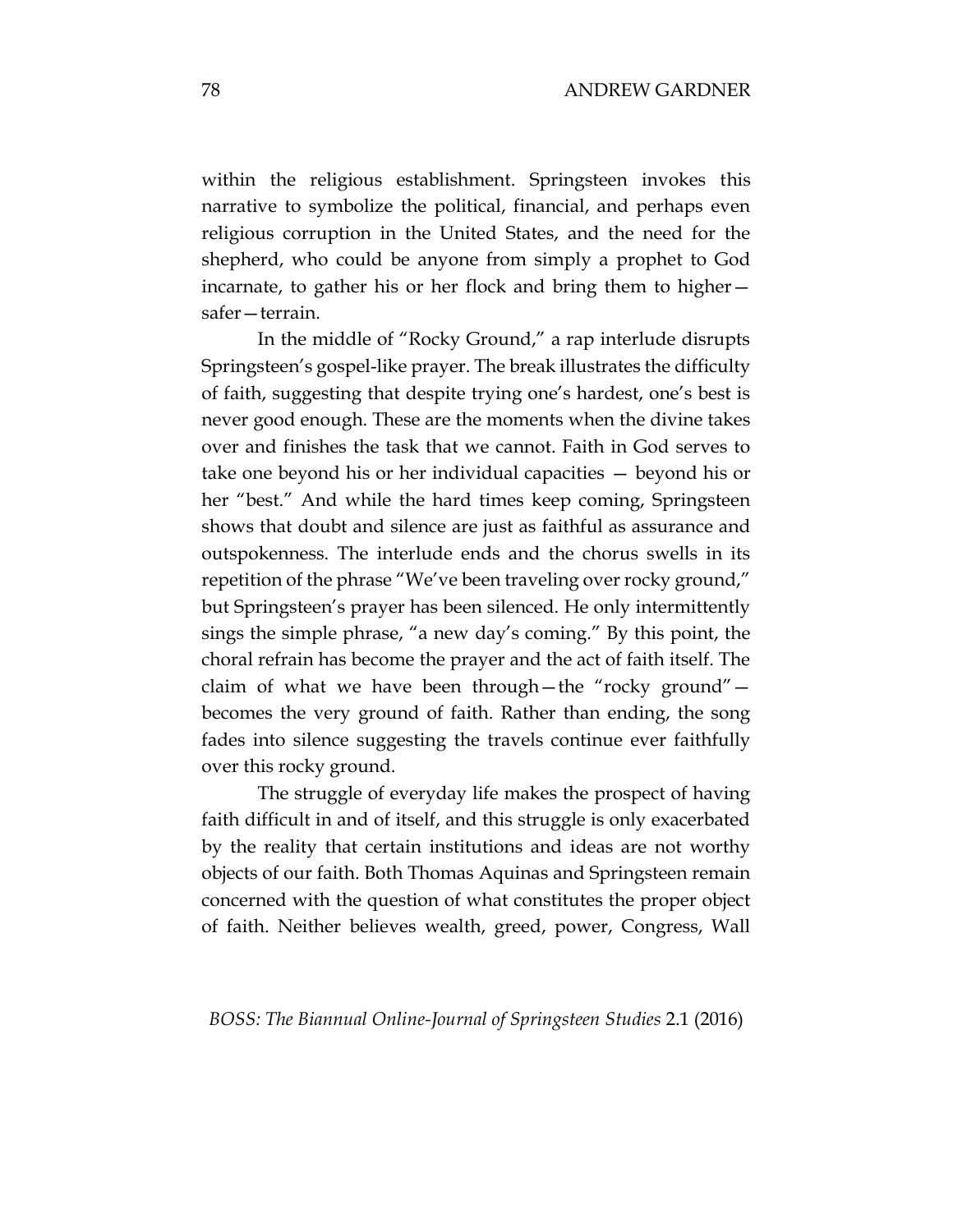Street, or the Office of the President qualify as proper objects of faith. Whereas Aquinas suggests any faith directed to someone or something other than God is a misappropriation of faith, Springsteen suggests that, in addition to God, community and the self operate as proper objects of faith within the temporal world. Instead of solely legitimizing faith when directed toward the spiritual, Springsteen understands faith to operate on both spiritual and physical levels.

#### **Hope**

Hope is the most identifiable of the theological virtues within Springsteen's canon. As shown above, much of the scholarship focused on Springsteen and religion highlights the presence of hope illustrated through images of the Promised Land or an escape from bondage. However, this scholarship does not identify the ways in which Springsteen's understanding of hope operates in relation to faith. Deviating sharply from the Thomistic understanding, Springsteen understands hope as the virtue that sustains and carries faith through the dire straits of life.

Aquinas's intellectual framework places an overriding importance on understanding the proper order of the theological virtues. Faith precedes both hope and love within the order of the intellect. Conversely, love—also labeled charity—precedes both faith and hope in the order of perfection because "faith and hope are quickened by charity."<sup>23</sup> For Aquinas, hope does not have a distinct role. Hope only precedes love when what is hoped for remains unknown. If the individual knows what they hope for, "love precedes hope: for good is never hoped for unless it be [first]

 $\overline{a}$ 

<sup>23</sup> Aquinas, *Summa Theologica,* 2.62.4.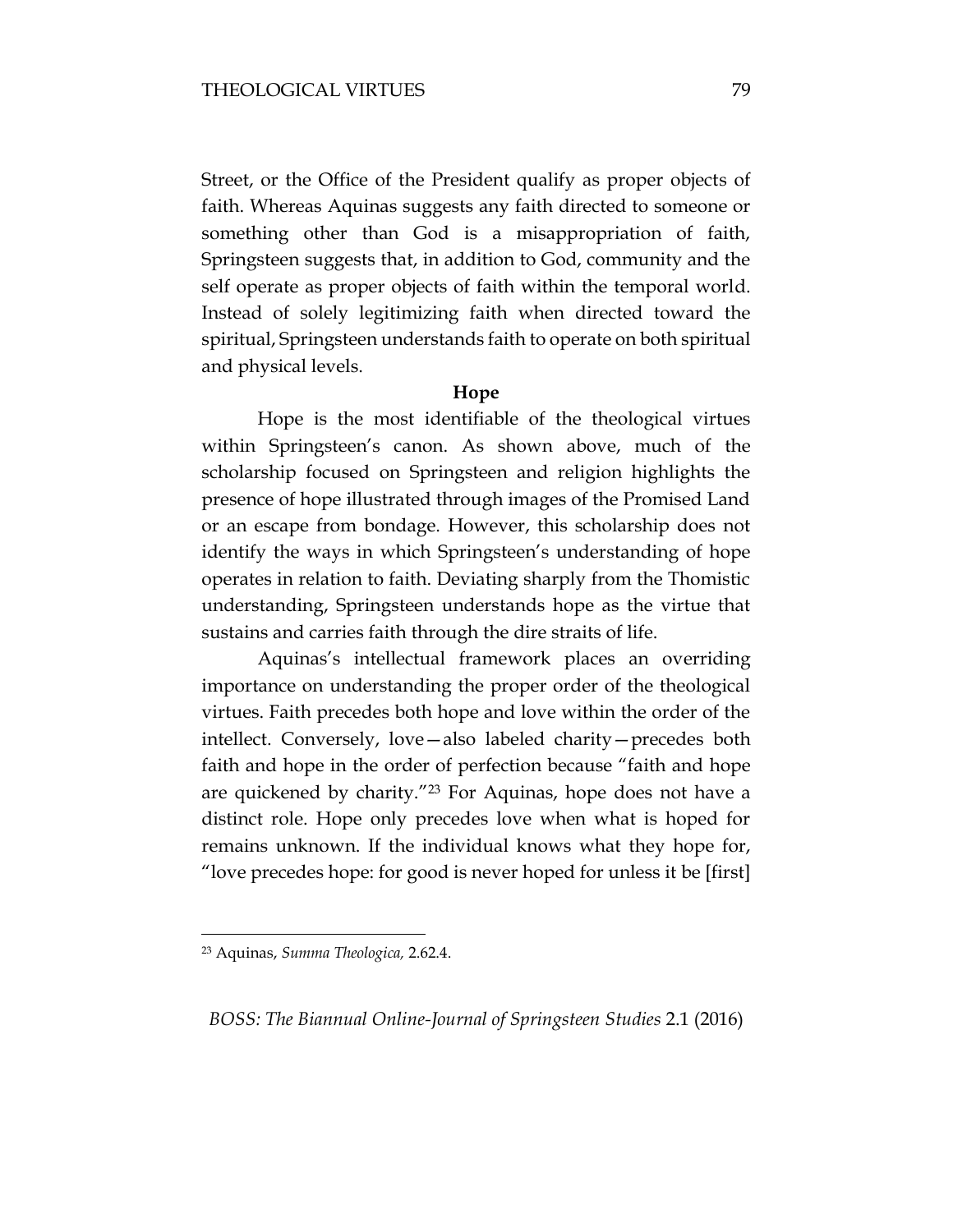desired and loved."<sup>24</sup> In the ordering of the virtues, Aquinas emphasizes the role of faith and love, utilizing hope as a supplementary virtue. Faith and love inform what should be hoped for, implying that hope apart from faith and love may yield inappropriate or even dangerous desires.

This ordering of faith, hope, and love results from Aquinas's inability to properly intellectualize the virtue of hope. For Aquinas, the role of hope remains undefined. If someone believes in an object or ideal, it naturally follows that they would love that object or ideal before they hope for or desire it. Within this framework, hope remains static. The degree to which someone loves something becomes the impetus for moving toward the object or ideal that they in turn hope for. According to Springsteen, however, hope is constantly in motion. Hope carries faith toward love, sustaining faith along the journey. As he sings in "This Depression," while faith may be disrupted, hope has never expired. Faith and hope are intrinsically linked. Without hope, faith is stagnant and dead.

Jeffrey Symynkywicz provides a good illustration of Springsteen's peripatetic understanding of hope in his chapter on *The Rising* (2002), entitled "From Good Friday to Easter." Symynkywicz describes the album's title song as "an Easter-like anthem arising out of the darkness and despair of September 11, a national Good Friday experience if there ever was one."<sup>25</sup> "The Rising" takes the viewpoint of a New York City firefighter on the day of September 11th, but, whether consciously or unconsciously, the narrator overlays this perspective with that of Christ on Easter morning from within the tomb:

 $\overline{a}$ 

<sup>24</sup> Aquinas, *Summa Theologica,* 2.62.4.

<sup>25</sup> Symynkywicz, *The Gospel According to Springsteen,* 150.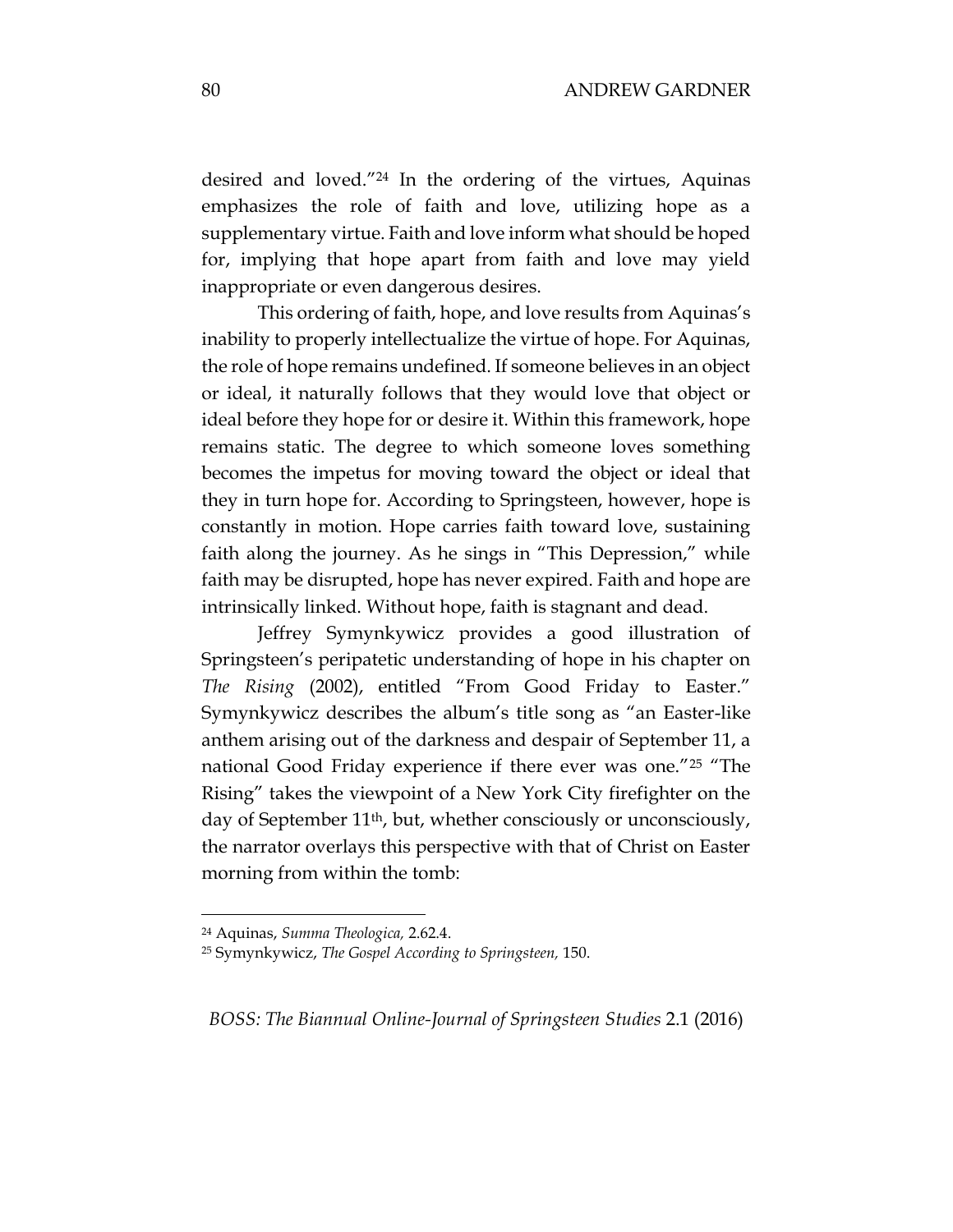Can't see nothin' in front of me Can't see nothin' coming up behind I make my way through this darkness I can't feel nothing but this chain that binds me

Read through the lens of Easter morning, the listener visualizes a risen Christ fumbling through the darkness. Unwrapping the burial garments that bind him, Jesus reflects on where hope is taking him as he rolls the stone away. Later on in the song, the singer bears the "cross" of his "calling" and sees "Mary in the garden"—an allusion to the Resurrection story found in the Gospel of John. Symynkywicz suggests the "li, li, li's" of the chorus might be heard as abbreviated "alleluias" bursting forth on Easter Sunday as the season of Lent completes.<sup>26</sup> While "The Rising" serves as an anthem for a post-September  $11<sup>th</sup>$  New York City, the title track of *Wrecking Ball* resonates with similar themes of hope and the assurance of resurrection throughout life's hardships. The similarities between the themes of both songs provide one reason the *Wrecking Ball* tour featured "The Rising" so prominently throughout Springsteen's 2012-13 live performances.<sup>27</sup>

Hope carries both "The Rising" and "Wrecking Ball." In the midst of utter despair, doubt, and waning faith, hope moves faith from the Good Friday of September11<sup>th</sup> to the Easter Sunday of resurrection. Such a resurrection, however, cannot be expressed monolithically. The resurrection is embodied in the hope and knowledge that hard times *will* come and hard times *will* go, yet such an embodied resurrection manifests physically in different ways for different people as they experience hardship. In any case,

 $\overline{a}$ 

<sup>26</sup> Symynkywicz, *The Gospel According to Springsteen,* 150.

<sup>27</sup> "The Rising," *Brucebase,* accessed August 17, 2015:

[https://brucebase.wikispaces.com/The+Rising.](https://brucebase.wikispaces.com/The+Rising)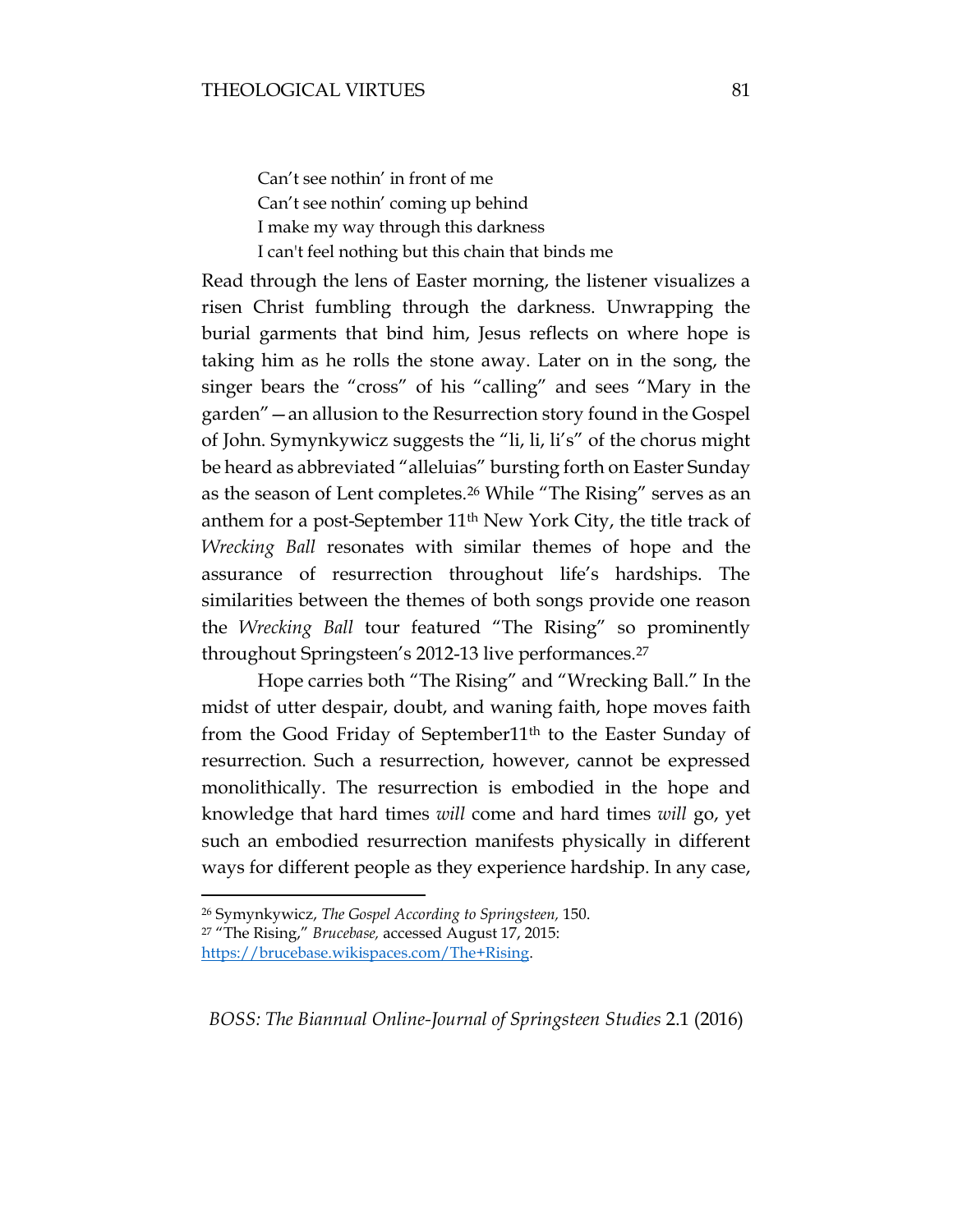hope remains transient and constantly moving through highs and lows of life in anticipation of resurrection at each of life's turns.

This understanding of hope arises both explicitly and implicitly throughout *Wrecking Ball.* In the midst of the album's dystopian landscape, hope persists. "Jack of All Trades" and "Rocky Ground" present an understanding that change, new worlds, and new days are persistently approaching. While faith may be difficult to hold on to, for Springsteen, a new reality and life is actively coming. The hope for its arrival can thus bolster waning faith in the present. Hope is therefore linked with change and movement across time and space.

Implicitly, hope takes the form of continuing the struggle of everyday life. In these situations, hope is found in actions. "Shackled and Drawn" highlights the monotony of the working man's life. Yet while the title and lyrics paint a portrait of slavery, work serves as an embodiment not of suffering but of hope. In the song, the only way the protagonist knows how to continue living in such a dystopian world is to maintain his voice through song to keep working and moving through life. Implicit hope endures through the protagonist's plea to keep trekking through life's seemingly bleak outlook.

In concert at the Hard Rock Calling Festival in 2012, Springsteen's performance evokes the centrality of hope in "Shackled and Drawn." The song begins with Springsteen leading a call and response with the audience. At the song's conclusion, Cindy Mizelle calls to the crowd saying,

> I want everybody to stand up I want everybody to stand up and be counted tonight You know we got to pray together Cuz it's all about love. Love.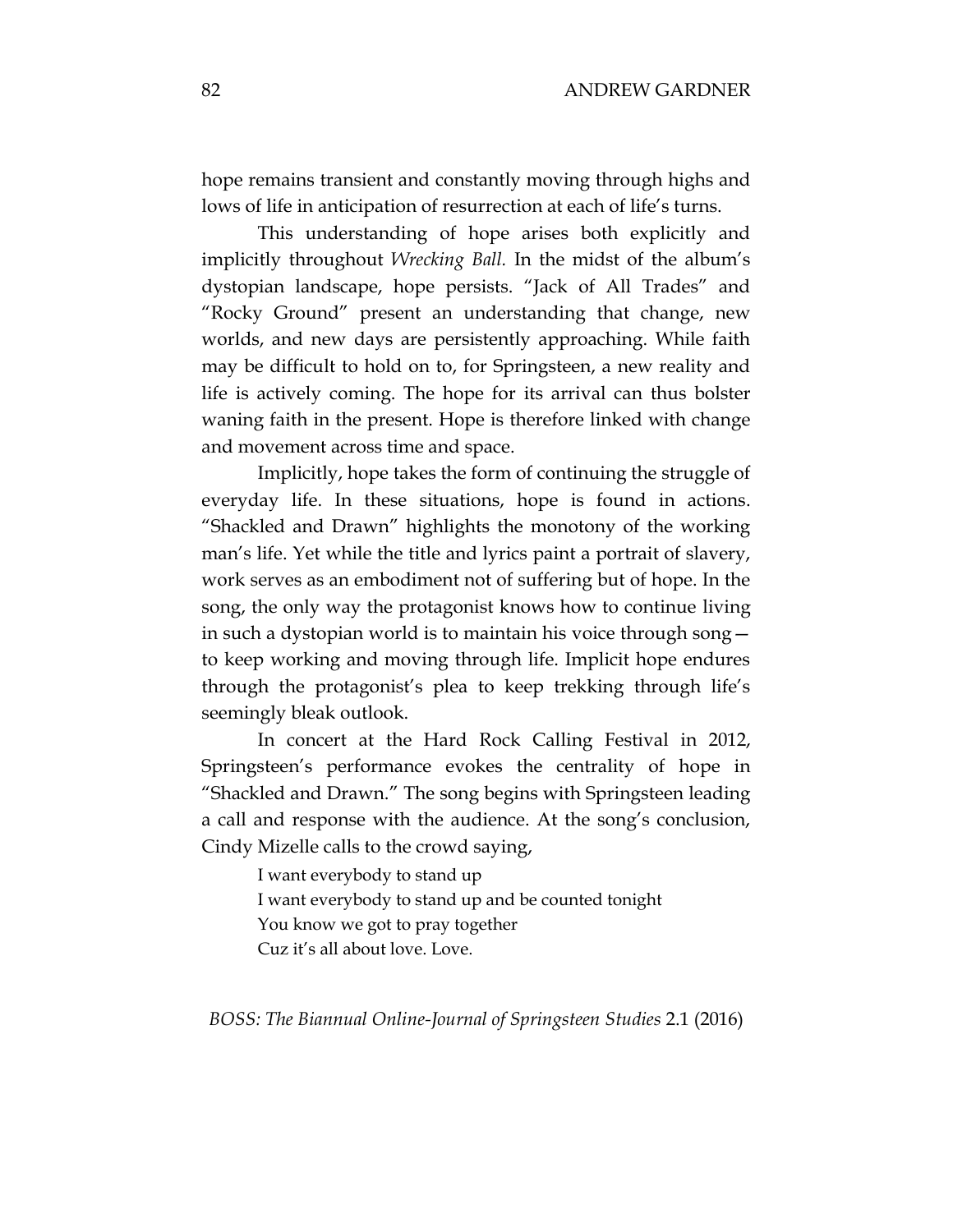#### Love is the only way.<sup>28</sup>

Mizelle utilizes a revivalist tone in her voice evoking images of a Wednesday Night Prayer Meeting. Both the call and response as well as Mizelle's fleeting sermon surround the difficult and lifedraining work featured in the song. Hope sustains the listener through the toils of a hard day's work to reach the final destination of the song epitomized by Mizelle's call: an affirmation of the need for prayer, as well as the need to be recognized and counted.

*Wrecking Ball* also shows hope manifest as an eschatological reality in "Land of Hopes and Dreams"—a song first performed in 1999 but officially released on the 2012 album. While some critics have criticized the song as riddled with clichés, "Land of Hopes and Dreams" nonetheless illustrates Springsteen's conception of hope as based on motion. The song depicts a train that carries people of all walks of life to the land of hopes and dreams. The lyrics describe a typical train. Two travelers have their tickets and luggage, but as the song progresses, more and more people are carried on the train. By the end of the song, Springsteen explains that the train does not even require ticket, just a willingness to climb aboard. All people have a stake in the destination of this train regardless of financial resources or past sins. In the final lines of the version released on *Wrecking Ball*, a chorus of voices antiphonally repeats a refrain of thankfulness to the Lord, reminding the listener that this train is carrying both a grateful and a faithful people.

It is significant that the images of hope within the music of Springsteen are transient and active. In "Land of Hopes and

 $\overline{a}$ 

<sup>28</sup> Lars Helden, "Bruce Springsteen — Shackled and Drawn — London 2012 HD," July 21, 2013, accessed August 10, 2015

[https://www.youtube.com/watch?v=7wpPfvR39E8.](https://www.youtube.com/watch?v=7wpPfvR39E8)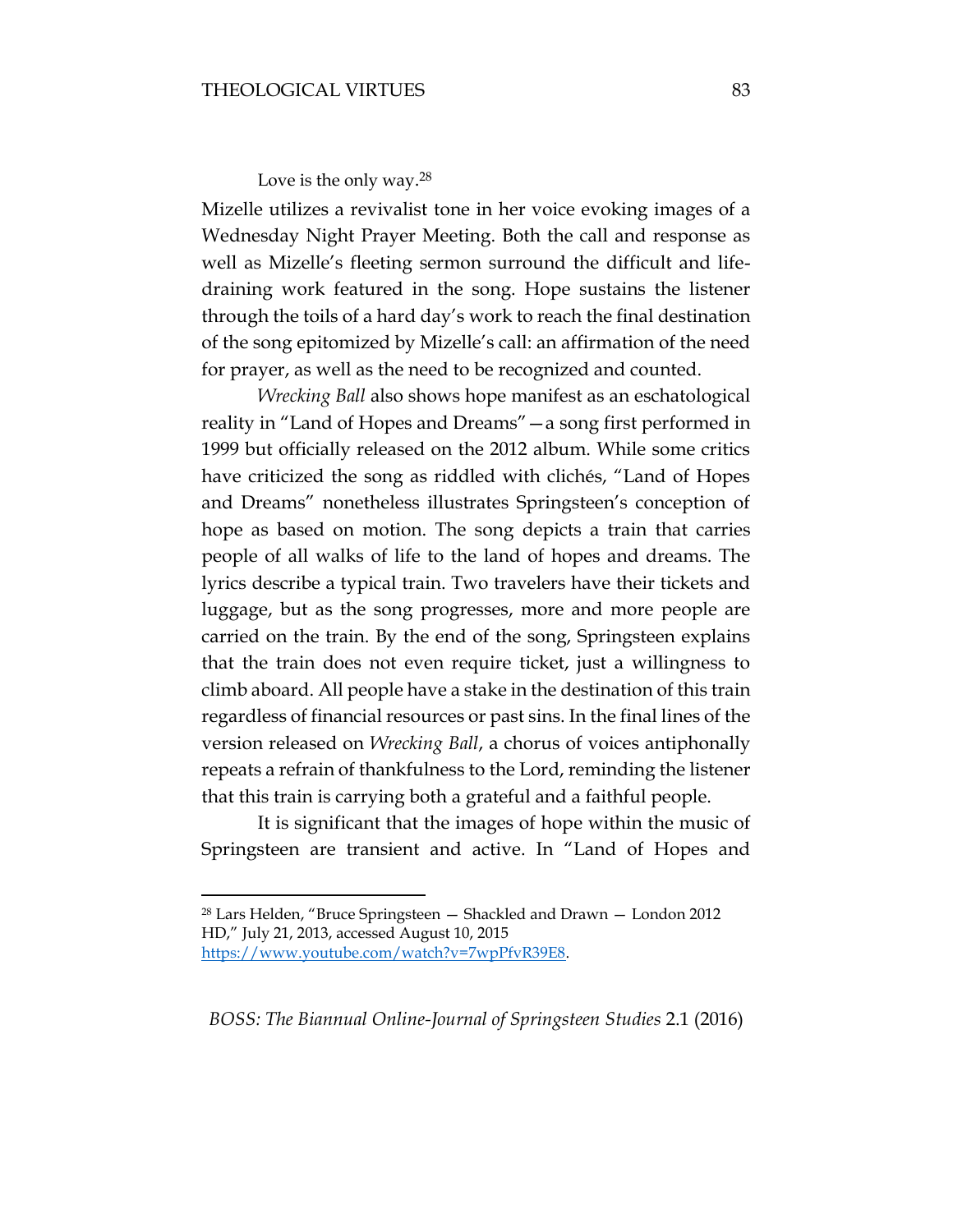Dreams," this image is a train. Elsewhere the image of a person continuing to work through tough times or caring for neighbors or looking towards a new day serves as the image of hope. Earlier in Springsteen's career, in songs such as "Thunder Road," cars served this function. In all of these situations hope is can be found by crossing from one reality into another across space and time. Faith remains a passive reality within these circumstances. Hope serves as the active agent in sustaining and journeying with faith.

The relationship between faith and hope depicted in Springsteen's music thus rejects the Thomistic importance placed upon the ordering of the theological virtues. Aquinas focuses his attention on each virtue as a self-contained whole within a proper order. Springsteen, however, demonstrates the connectivity and relationality between the virtues. Faith and hope do not operate independently of one another nor in a pre-determined succession. Instead, Springsteen illustrates an understanding of hope that sustains and carries faith. Within this relationship between faith and hope, love becomes the currency and the perfecting characteristic of the new, hoped-for reality.

#### **Love**

For Springsteen and Aquinas, the virtue of love operates on different levels. Whereas Aquinas maintains that the virtue of love functions on a singularly theological level between an individual and God, Springsteen illustrates love functioning between individuals in relationship with one another. On *Wrecking Ball,*  "You've Got It" serves as the album's "love song," which music critic Neil McCormick described as "light relief" from the rest of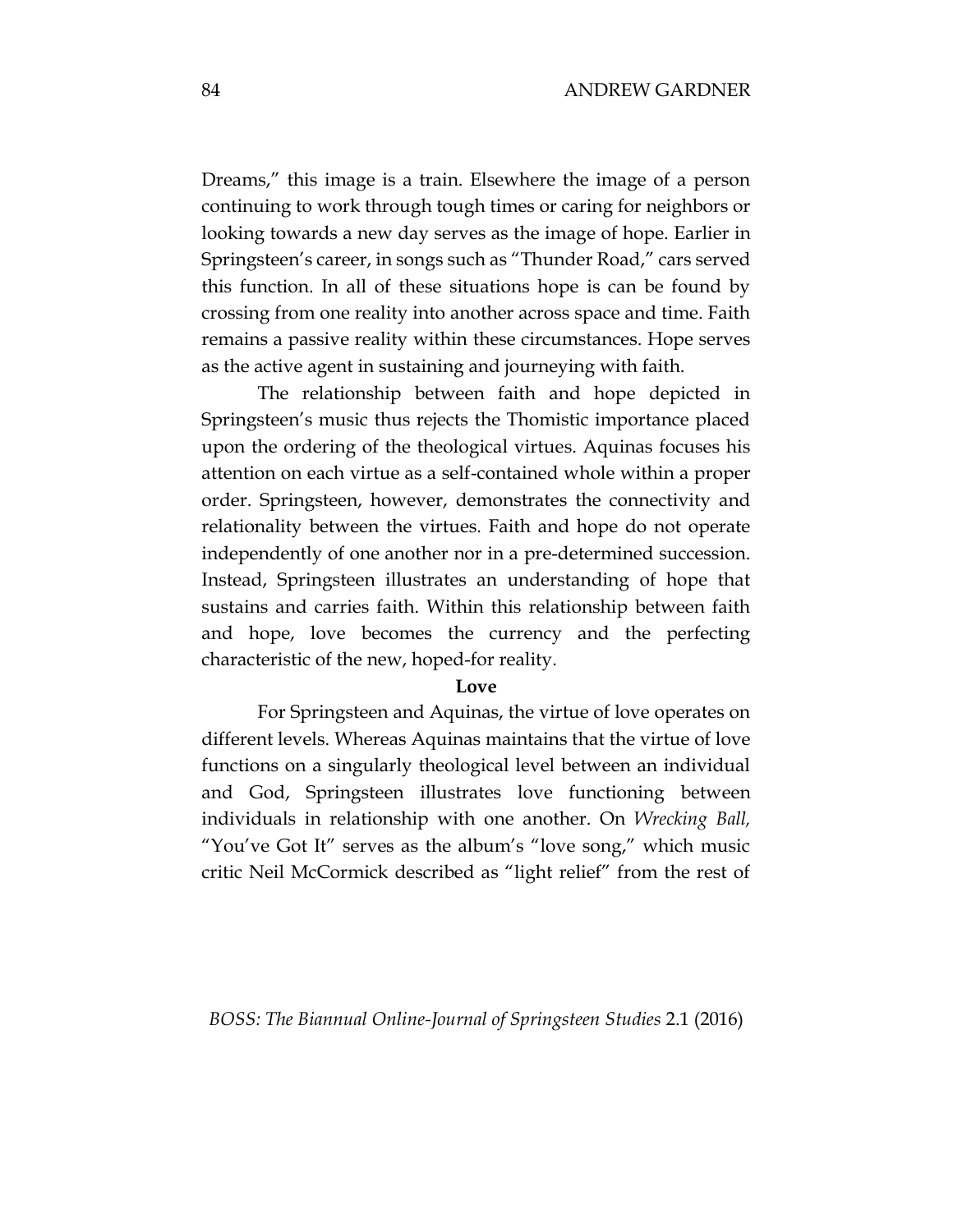$\overline{a}$ 

the album's weighty themes.<sup>29</sup> However, a look at the entirety of *Wrecking Ball*—as well as the rest of Springsteen's canon—reveals a conception of love as built around solidarity. For Springsteen, love is both a theological and a social virtue whose perfect embodiment marks an eschatological, hoped for reality. Hope carries one's faith towards this perfection of love.

Alternatively, according to Aquinas, love precedes hope and faith in the order of perfection. He explains: "both faith and hope are quickened by charity, and receive from charity their full complement as virtues. For thus charity is the mother and the root of all the virtues."<sup>30</sup> Springsteen would not necessarily agree or disagree with Aquinas on this point because Springsteen is less concerned with intellectualizing each virtue as a discrete agent within an ordered chain. Instead, within Springsteen's music, love might better be characterized as providing direction for both faith and hope. Love is more of a goal than the starting place. For example, "We Take Care of Our Own" mourns our failure to care for one another while "Jack of All Trades" elicits a hope that society will finally start following Jesus's example to begin caring for one another. For Springsteen, humanity is striving toward this fuller understanding love.

However, theological ethicist Meghan Clark explains: "As both the classic virtue theory of Aquinas and Aristotle and contemporary virtue ethics show, all virtues must have clear

<sup>29</sup> Neil McCormick, "Bruce Springsteen's new album Wrecking Ball: track by track review," *The Telegraph,* February 16 2012, accessed April 12 2015: [http://www.telegraph.co.uk/culture/music/cdreviews/9087107/Bruce-](http://www.telegraph.co.uk/culture/music/cdreviews/9087107/Bruce-Springsteens-new-album-Wrecking-Ball-track-by-track-review.html)[Springsteens-new-album-Wrecking-Ball-track-by-track-review.html.](http://www.telegraph.co.uk/culture/music/cdreviews/9087107/Bruce-Springsteens-new-album-Wrecking-Ball-track-by-track-review.html)  <sup>30</sup> Aquinas, *Summa Theologica,* 2.62.4.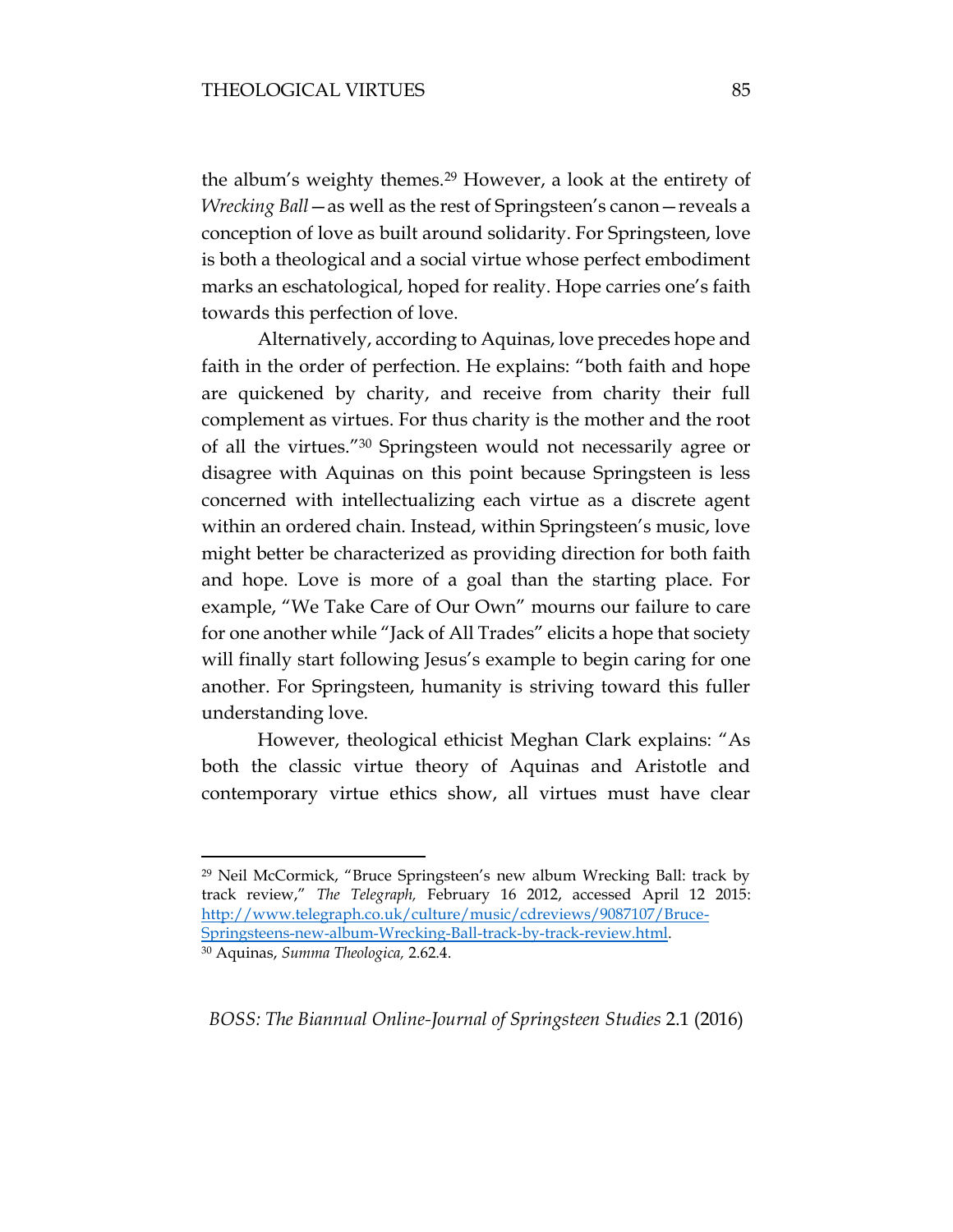objects and ends."<sup>31</sup> If love functions as humanity's desired end for Springsteen, the precise object of this love bears investigation. As explained above, for Aquinas, the theological virtues are clearly directed toward God. Much like his understanding of faith, Springsteen's conception of love is more capacious. Love is social, built around either companionship or romantic love, rather than a specific love of God. "This Depression," for example, showcases the need for another's love in the face of depression. The only proposed remedy for such sorrow in this song is the heart—the love—of another human being, seemingly regardless of the particular nature of that affection.

Because Springsteen's sense of love includes this social dimension, the idea of solidarity contributes to his understanding of this virtue. Clark understands solidarity to be a social virtue whose "formal object is our common humanity."<sup>32</sup> For Clark, solidarity strikes a balance between excessive individualism and excessive collectivism. For Springsteen, solidarity and love are collapsed into one virtue. Many Springsteen songs exhibit a balancing of these two ideas. For instance, "Shackled and Drawn" encourages listeners to "stand up and be counted" as individuals while at the same time exhorting them to take part in communal prayer.

*Wrecking Ball* concludes with "We Are Alive," an expression of Springsteen's eschatological vision of the perfection of love. According to McCormick, the album ends with this track providing a "campfire song for ghosts of the oppressed, martyred strikers,

 $\overline{a}$ 

<sup>31</sup> Meghan Clark, "Anatomy of a Social Virtue: Solidarity and Corresponding Vices," in *Political Theology* 15 no. 1, 2014, 29-30.

<sup>32</sup> Clark, "Anatomy of a Social Virtue," 30.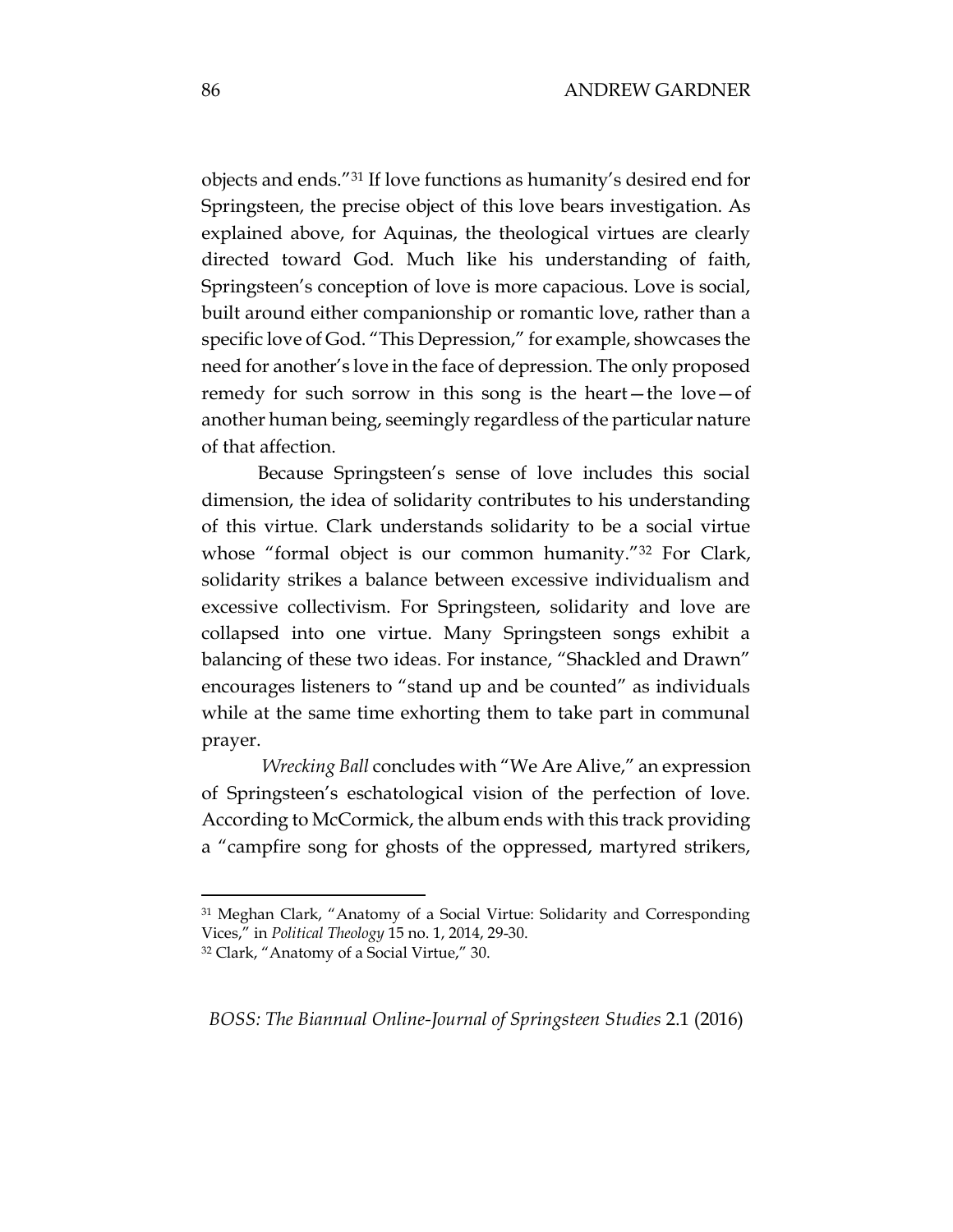$\overline{a}$ 

protesters and immigrant workers, with Springsteen strumming and whistling while a Mariachi band kicks in to celebrate the eternal possibility of good triumphing over bad as an idea, if not a reality."<sup>33</sup> The song, however, is more particular than McCormick acknowledges. The song encompasses specific voices come from the American past: a striking railroad worker, a girl killed in the 16<sup>th</sup> Street Baptist Church Bombing, and a migrant crossing the American border with Mexico. The voices of these deceased, however, return to their loved ones and all those living in order to proclaim that "We are alive." Death has not conquered their love for those who left their bodies to rot. Love returns at the end of each of the song's three verses through the deceased's claim that "Our souls and spirits rise / to carry the fire and light the spark / to fight shoulder to shoulder and heart to heart."<sup>34</sup> The listeners are provided with the image of a railroad worker next to a black girl from Birmingham next to an immigrant from Central America. Death has not quenched their ability to stand in solidarity with one another despite varying levels of oppression, identity, and privilege. In this instance, love is not only social, but love is also destructive, breaking down the barriers of class, gender, and race that separate humans—both living and dead—from one another. The song expresses an undeniable religious and spiritual understanding of love and solidarity rising above the powers of death. These religious overtones are made all the more powerful by the song's opening line: "There's a cross up yonder up on Calvary

<sup>33</sup> Neil McCormick, "Bruce Springsteen's new album Wrecking Ball: track by track review," *The Telegraph,* February 16 2012, accessed April 12 2015, [http://www.telegraph.co.uk/culture/music/cdreviews/9087107/Bruce-](http://www.telegraph.co.uk/culture/music/cdreviews/9087107/Bruce-Springsteens-new-album-Wrecking-Ball-track-by-track-review.html)[Springsteens-new-album-Wrecking-Ball-track-by-track-review.html.](http://www.telegraph.co.uk/culture/music/cdreviews/9087107/Bruce-Springsteens-new-album-Wrecking-Ball-track-by-track-review.html)  <sup>34</sup> McCormick, "Bruce Springsteen's new album."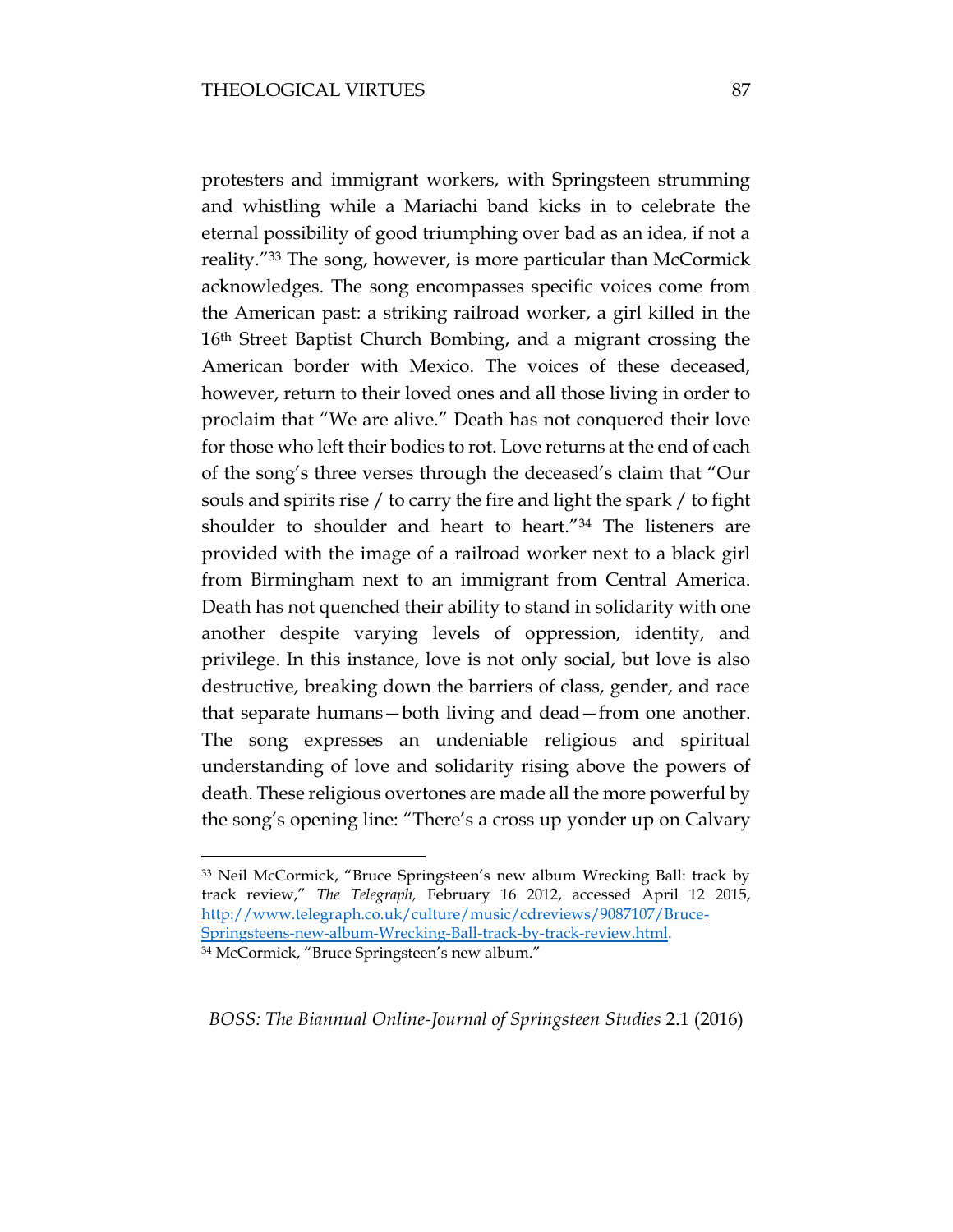Hill." Evoking the image of Jesus's crucifixion and resurrection, Springsteen sets the entire song up beneath the shadow of the cross.

New Testament scholar Gail O'Day has suggested Jesus's death, as recorded in the Gospel of John, serves as the "full expression of his love."<sup>35</sup> As the fourth Gospel transitions into chapter 13, beginning the Passover Meal and Farewell Discourse, the Gospel writer explains: "Having loved his own who were in the world, [Jesus] loved them to the end" (John 13:1). O'Day suggests readers must understand "the end" as being not only the end of Jesus's time on earth, but also signifying the fullest extent of Jesus's love – literally, extending to the end of love itself.<sup>36</sup>

The image of the cross in "We Are Alive" functions similarly as emblematic of the ultimate form of God's love and solidarity. As the embodiment and incarnation of the divine, Jesus comes to stand with humanity and die with humanity. The song, however, recognizes that death does not have the final word over love. For just as the listener hears the allusion to Jesus's death and resurrection, so too the promise of that reality for all people is realized—specifically for the marginalized and oppressed. The promise of resurrection, however, is not the end in and of itself. The purpose of resurrection serves only to further love and solidarity in hopes of this eschatological vision of deceased railroad workers, black children, and Hispanic immigrants standing together, proclaiming that their life entails a triumph over and against the powers of death.

<sup>35</sup> Gail O'Day, "The Gospel of John," in *The New Interpreter's Bible,* Vol. 9, (Nashville, TN: Abington Press, 1995), 497;

<sup>36</sup> O'Day, "John 13:1-38, The Farewell Meal," 721.

*BOSS: The Biannual Online-Journal of Springsteen Studies* 2.1 (2016)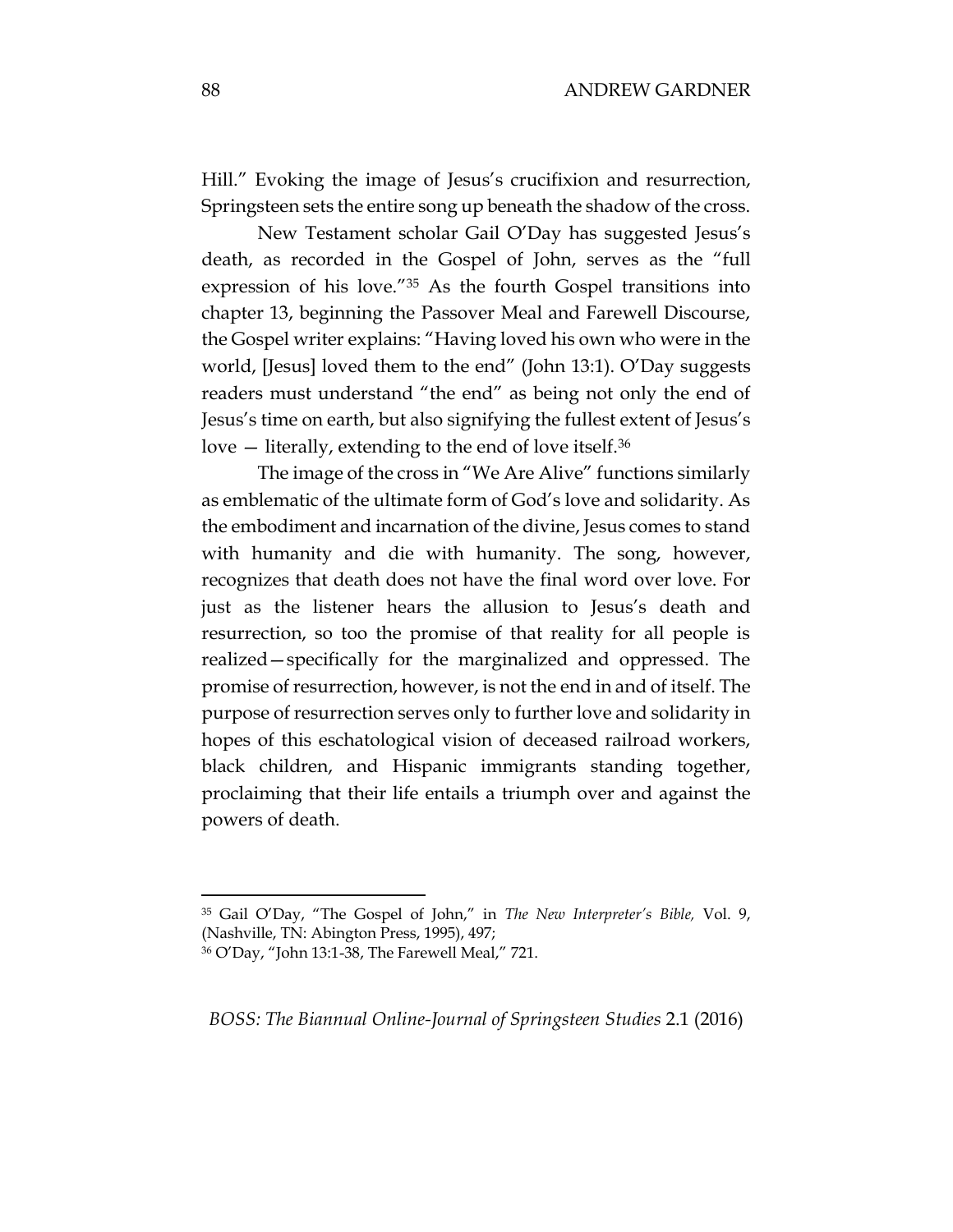## **Conclusion**

The analysis of faith, hope, and love highlighted in this article helps to offer a fuller understanding of Bruce Springsteen as an artist committed to visions of the American Dream. Thomas Aquinas understood the theological virtues as discrete agents operating in a logical, well-conceived order. Faith functioned first in the order of the intellect whereas love operated first in the order of perfection. Within such an arrangement, hope served to supplement the roles of faith and love. Through this rigid and cerebral understanding of the virtues, Aquinas maintained that faith, hope, and love might only be properly understood as they are directed to the divine.

Rather than perpetuating an intellectualized understanding of religion and spirituality as found within the thought of Thomas Aquinas and other medieval scholastics, Springsteen's canon creates a more integral role for hope. In so doing, Springsteen inverts the Thomistic idea that love operates first in the order of perfection. Instead, the perfection of love becomes the hoped-for goal in which there is faith operating on both a spiritual and physical level. Springsteen emphasizes the virtue of hope as that which sustains an individual's faith through times in which the perfection of love might seem unreachable.

This articulation of hope speaks to an American context that consistently looks toward the Promised Land and toward the prospect of the American Dream. For working-class Americans, such a dream often feels unreachable. Rather than relying on a systematized, Thomistic understanding of the theological virtues that privileges faith and love, Springsteen utilizes hope in order to maintain faith in the idea that a new world is, in fact, coming. For